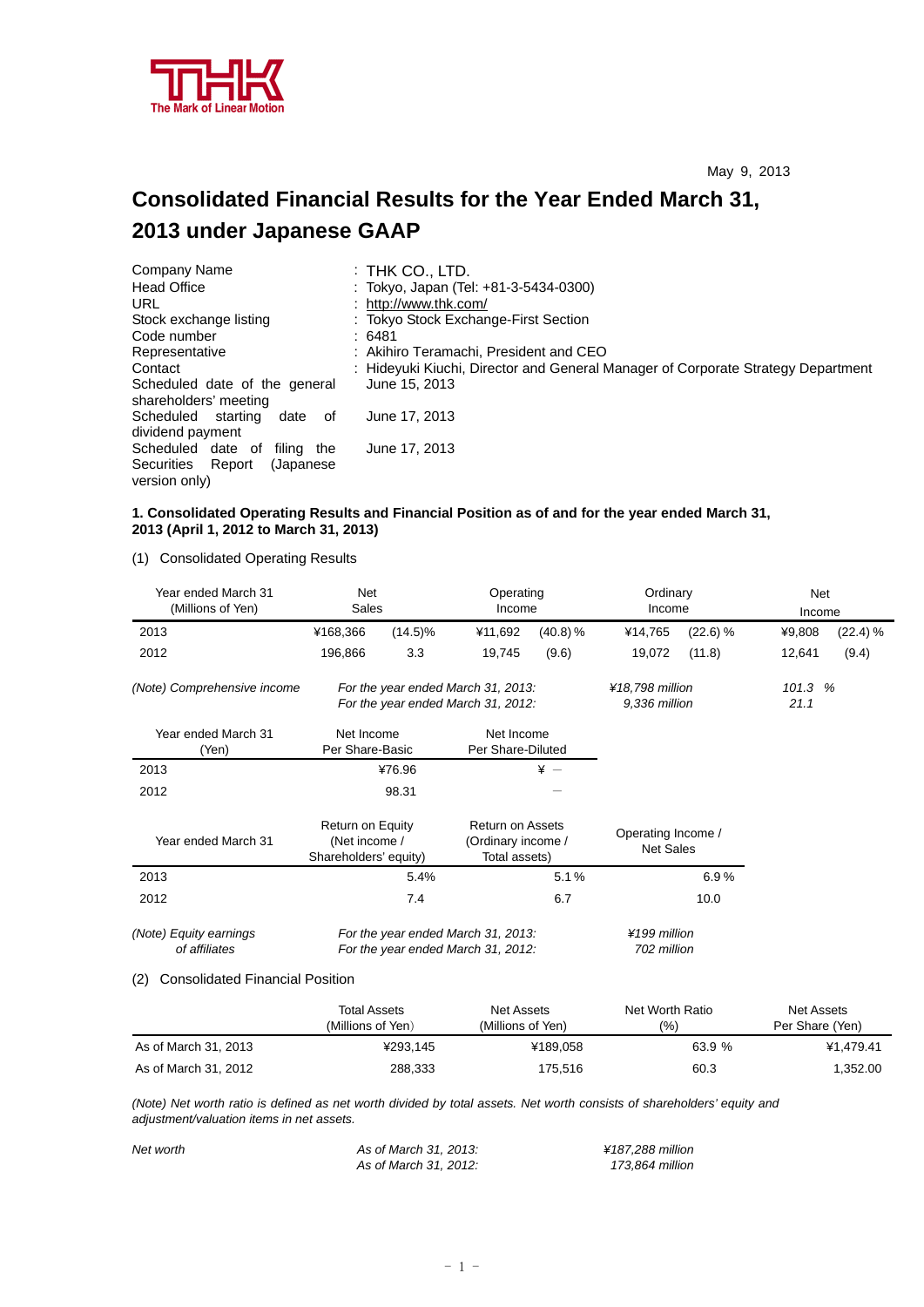## (3) Consolidated Cash Flows

| Year ended March 31<br>(Millions of Yen) | Net Cash Provided by<br><b>Operating Activities</b> | Net Cash Used in<br><b>Investing Activities</b> | Net Cash Provided by<br>(Used in) Financing<br>Activities | Cash and Cash<br>Equivalents,<br>End of Year |
|------------------------------------------|-----------------------------------------------------|-------------------------------------------------|-----------------------------------------------------------|----------------------------------------------|
| 2013                                     | ¥20.395                                             | $*(15,284)$                                     | $*(5,387)$                                                | ¥115.967                                     |
| 2012                                     | 16.504                                              | (10, 863)                                       | 6.937                                                     | 110.788                                      |

### **2. Dividends**

|                  | Dividend Per Share (Yen)                     |                                                    |                                                  |          |       |  |
|------------------|----------------------------------------------|----------------------------------------------------|--------------------------------------------------|----------|-------|--|
|                  | <b>First Quarter</b><br>end as of<br>June 30 | <b>Second Quarter</b><br>end as of<br>September 30 | <b>Third Quarter</b><br>end as of<br>December 31 | Year end | Total |  |
| 2012 (Actual)    |                                              | 9.00                                               |                                                  | 11.00    | 20.00 |  |
| 2013 (Actual)    |                                              | 9.00                                               |                                                  | 9.00     | 18.00 |  |
| 2014 (Projected) |                                              | 11.00                                              |                                                  | 11.00    | 22.00 |  |
|                  | Total Amount of                              |                                                    | Coch Dividonde                                   |          |       |  |

|                  | Dividends for<br>the year<br>(Millions of Yen) | <b>Payment Ratio</b><br>(Consolidated) | Cash Dividends<br>/ Net Assets<br>(Consolidated) |
|------------------|------------------------------------------------|----------------------------------------|--------------------------------------------------|
| 2012 (Actual)    | 2.572                                          | 20.3%                                  | 1.5%                                             |
| 2013 (Actual)    | 2.278                                          | 23.4%                                  | 1.3%                                             |
| 2014 (Projected) | n/a                                            | 19.6%                                  | n/a                                              |

## **3. Forecasts for the year ending March 31, 2014 (April 1, 2013 to March 31, 2014)**

| <b>Net</b><br>Sales<br>(Millions of Yen) | Operating<br>Income<br>(Millions of Yen) | Ordinary<br>Income<br>(Millions of Yen) | Net<br>Income<br>(Millions of Yen) | Net Income per<br>Share (Yen) |
|------------------------------------------|------------------------------------------|-----------------------------------------|------------------------------------|-------------------------------|
|                                          |                                          |                                         |                                    |                               |
| ¥90.000                                  | ¥8,200                                   | ¥8.600                                  | ¥5.700                             | ¥45.02                        |
| 2.9%                                     | 11.9%                                    | 55.5%                                   | 52.3%                              | n/a                           |
| <b>Net</b><br>Sales<br>(Millions of Yen) | Operating<br>Income<br>(Millions of Yen) | Ordinary<br>Income<br>(Millions of Yen) | Net<br>Income<br>(Millions of Yen) | Net Income per<br>Share (Yen) |
|                                          |                                          |                                         |                                    |                               |
| ¥190.000                                 | ¥20.000                                  | ¥20,800                                 | ¥14.200                            | ¥112.17<br>n/a                |
|                                          | 12.8%                                    | 71.0%                                   | 40.9%                              | 44.8%                         |

 *(Note) The above forecasts are based upon the information currently available at the time of the announcement of this report. Actual performance may differ from the estimates due to various unforeseen factors.* 

## **4**.**Other Financial Information**

- (1) Significant change in scope of consolidation: None
- (2) Changes in accounting policy/treatment/presentation manner due to:

| a. Changes in accounting standards | Please refer to "5. Accounting Changes" |
|------------------------------------|-----------------------------------------|
| b. Other changes                   | Please refer to "5. Accounting Changes" |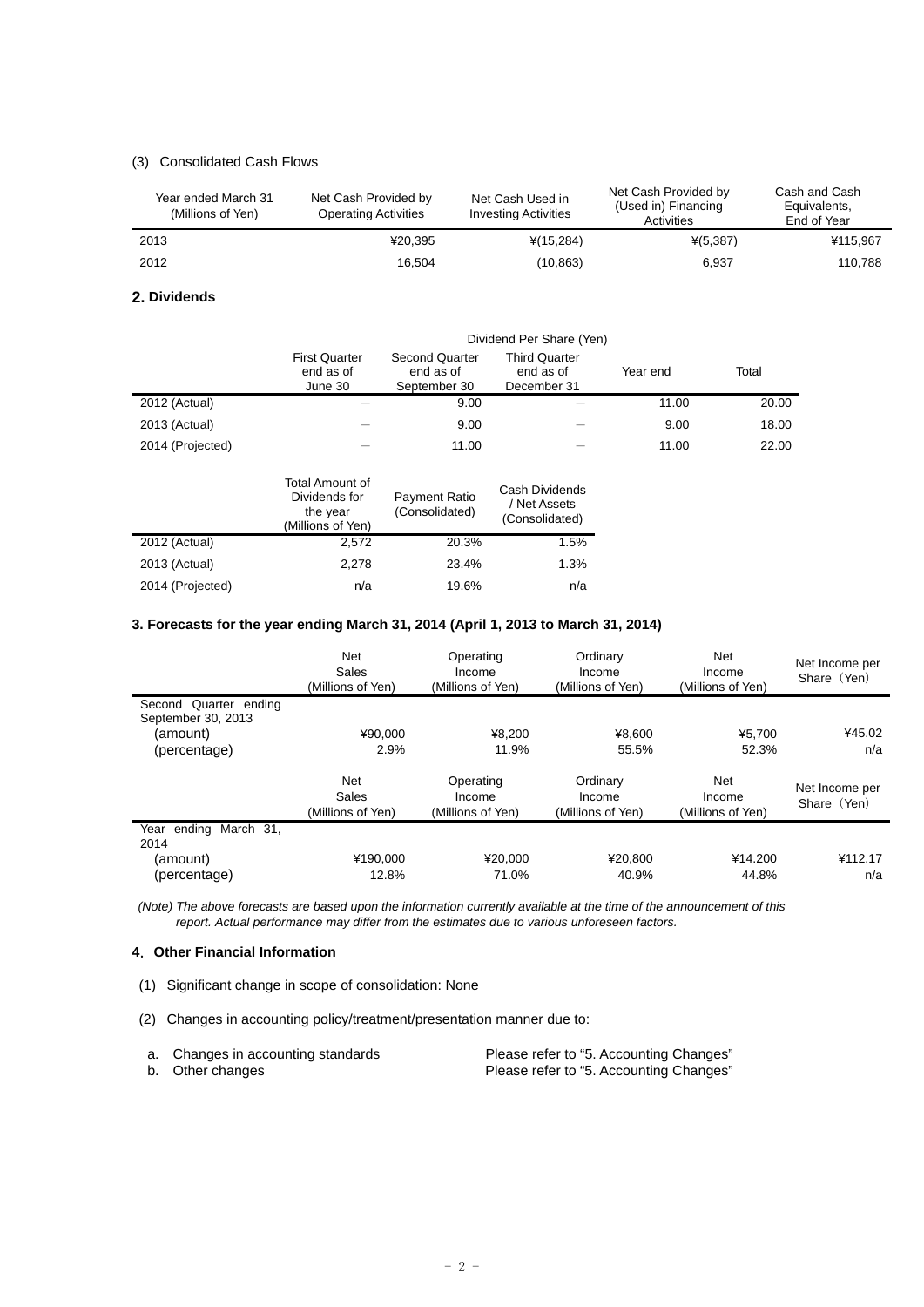## (3) Number of shares

|    |                                         |                | (shares)    |
|----|-----------------------------------------|----------------|-------------|
| a. | Common stock issued, including treasury |                |             |
|    | stock, as of:                           | March 31, 2013 | 133,856,903 |
|    |                                         | March 31, 2012 | 133,856,903 |
| b. | Treasury stock as of:                   | March 31, 2013 | 7,260,392   |
|    |                                         | March 31, 2012 | 5,258,742   |
| c. | Average number of common stock for the  |                |             |
|    | year ended:                             | March 31, 2013 | 127,444,402 |
|    |                                         | March 31, 2012 | 128,598,922 |

## **5**.**Accounting Changes**

*Depreciation methods of property, plant and equipment*-Effective April 1, 2012, THK and certain domestic subsidiaries changed the depreciation methods of property, plant and equipment acquired on or after April 1, 2012 to the methods required under the revised Japanese tax laws. The effect of changing the depreciation methods was to increase operating income, ordinary income, and income before income taxes and minority interests by ¥65 million, respectively.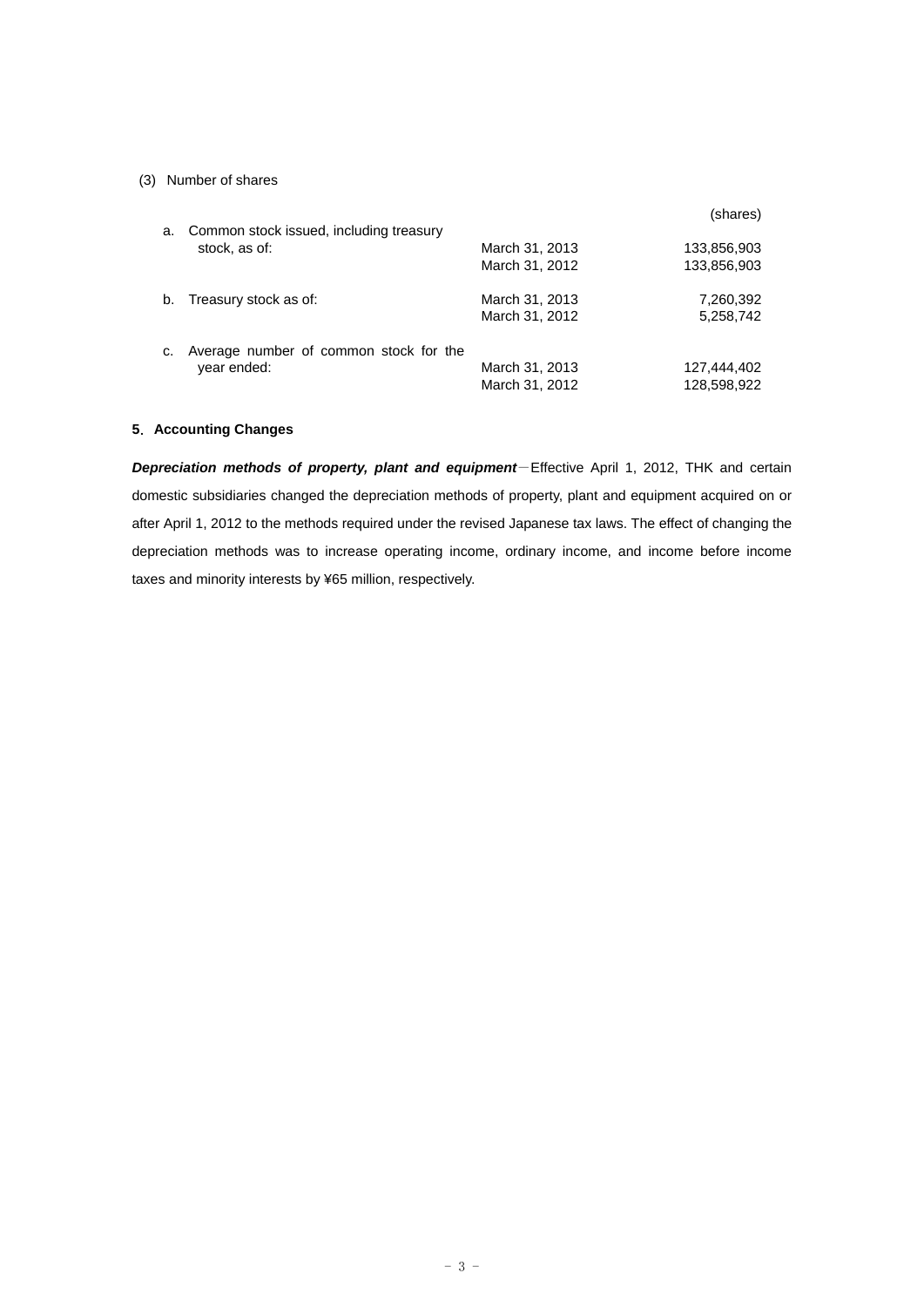## **For Reference: Outline of Non-consolidated Financial Statements**

 $2012$  61.88  $-$ 

#### **1. Non-Consolidated Operating Results and Financial Position as of and for the year ended March 31, 2013 (April 1, 2012 to March 31, 2013)**

## (1) Operating Results

| Year Ended March 31<br>(Millions of Yen) | <b>Net</b><br>Sales           |          | Operating<br>Income             |              | Ordinary<br>Income |            | Net<br>Income |        |
|------------------------------------------|-------------------------------|----------|---------------------------------|--------------|--------------------|------------|---------------|--------|
| 2013                                     | ¥104.567                      | (19.6) % | ¥9,825                          | (32.2) %     | ¥12.053            | $(10.1)$ % | ¥8.018        | 0.8%   |
| 2012                                     | 130.107                       | (2.7)    | 14,493                          | (15.3)       | 13,407             | (20.4)     | 7,957         | (25.5) |
| Year Ended March 31<br>'Yen)             | Net Income<br>Per Share-Basic |          | Net Income<br>Per Share-Diluted |              |                    |            |               |        |
| 2013                                     |                               | ¥62.92   |                                 | $\angle x$ - |                    |            |               |        |

## (2) Financial Position

|                      | <b>Total Assets</b> | Net Assets        |        | Net Assets      |
|----------------------|---------------------|-------------------|--------|-----------------|
|                      | (Millions of Yen)   | (Millions of Yen) | (% )   | Per Share (Yen) |
| As of March 31, 2013 | ¥259.835            | ¥170.954          | 65.8 % | 1,350.36        |
| As of March 31, 2012 | 264.495             | 168,099           | 63.6   | 1.307.14        |

*(Note) Net worth ratio is defined as net worth divided by total assets. Net worth consists of shareholders' equity and adjustment/valuation items in net assets.* 

| Net worth | As of March 31, 2013: | ¥170.954 million |
|-----------|-----------------------|------------------|
|           | As of March 31, 2012: | 168.099 million  |

#### **2. Non-Consolidated forecasts for the year ending March 31, 2014 (April 1, 2013 to March 31, 2014)**

|                                             | <b>Net</b><br>Sales<br>(Millions of Yen) | Operating<br>Income<br>(Millions of Yen) | Ordinary<br>Income<br>(Millions of Yen) | Net<br>Income<br>(Millions of Yen) | Net Income per<br>Share (Yen) |
|---------------------------------------------|------------------------------------------|------------------------------------------|-----------------------------------------|------------------------------------|-------------------------------|
| Second Quarter ending<br>September 30, 2013 |                                          |                                          |                                         |                                    |                               |
| (amount)                                    | ¥56.000                                  | ¥6.200                                   | ¥7.600                                  | ¥5.500                             | ¥43.44                        |
| (percentage)                                | 1.3%                                     | 28.0%                                    | 159.8%                                  | 176.2%                             | n/a                           |
|                                             | <b>Net</b><br>Sales<br>(Millions of Yen) | Operating<br>Income<br>(Millions of Yen) | Ordinary<br>Income<br>(Millions of Yen) | Net<br>Income<br>(Millions of Yen) | Net Income per<br>Share (Yen) |
| Year ending<br>March 31.<br>2014            |                                          |                                          |                                         |                                    |                               |
| (amount)                                    | ¥115,000                                 | ¥13,700                                  | ¥15,400                                 | ¥10,600                            | ¥83.73                        |
| (percentage)                                | 10.0%                                    | 39.4%                                    | 27.8%                                   | 32.2%                              | n/a                           |

*(Note) The above forecasts are based upon the information currently available at the time of the announcement of this report. Actual performance may differ from the estimates due to various unforeseen factors.*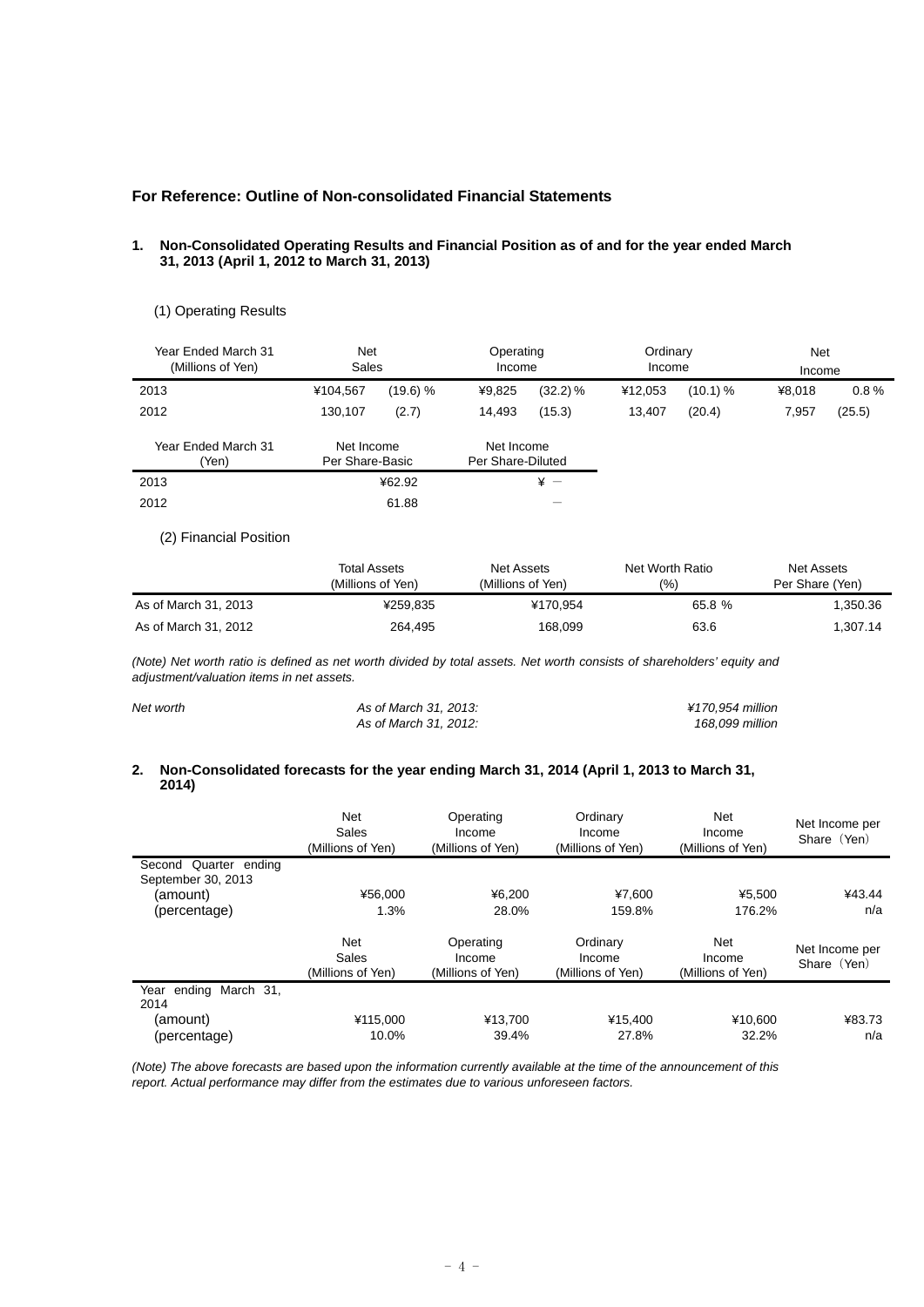## **Management's Discussion and Analysis**

#### **Operating results (From April 1, 2012 to March 31, 2013)**

### **(1) Summary of Overall Performance**

During this fiscal year, while the financial problem in Europe still continued, there was a slowdown in economy of developing countries that eventually spread to the world economy. In the overseas economy, while the economy in the United States of America was recovering by dint of strong consumer spending, the European economy was still in the recession phase. Because Europe was the utmost export destination from China, it slowed down the economic growth there and in other development countries as well. In Japan, although the economy in the first half of the year was in a weak mood mainly in exports because of the sluggish growth in the overseas economy, it turned into a modest trend toward recovery in the latter half of the year mainly due to recovery of consumer spending along with demand for restoration that increased housing investments and government spending.

The THK Group has identified "Full-Scale Globalization" and the "Development of New Business Areas" as cornerstones of its growth strategy and efforts to expand its business domain. The THK Group took steps to expand its sales network and enhance its productivity in China where medium-term economic growth has been anticipated. In addition, the THK Group has made proactive investments in other developing countries for its future growth such as in constructing facilities in Mexico and establishing local sales branches in India. Also, the THK Group is focusing on seeking new business opportunities by implementing aggressive sales strategies to capture the demand of seismic isolation and control appliances that is anticipated to increase because of the recent earthquakes. In the first half of this year, although the electronics market showed signs of recovery driven by the demand for smart phones and tablet computers, after summer such demand decreased. In such situation, the THK Group operated proactively to expand its sales with its strengthened operating structure, however, net sales for the year amounted to ¥168,366 million, down ¥28,500 million, or 14.5%, compared to the figure one year earlier.

On the cost front, the THK Group implemented various activities to improve its productivity. Those activities include an across-the-division project to reinforce the operating foundations, namely, P25 Project. As a result, although such activities successfully reduced the decline in profit, the cost of sales to sales ratio worsened by 1.1% from a year earlier to 73.7%.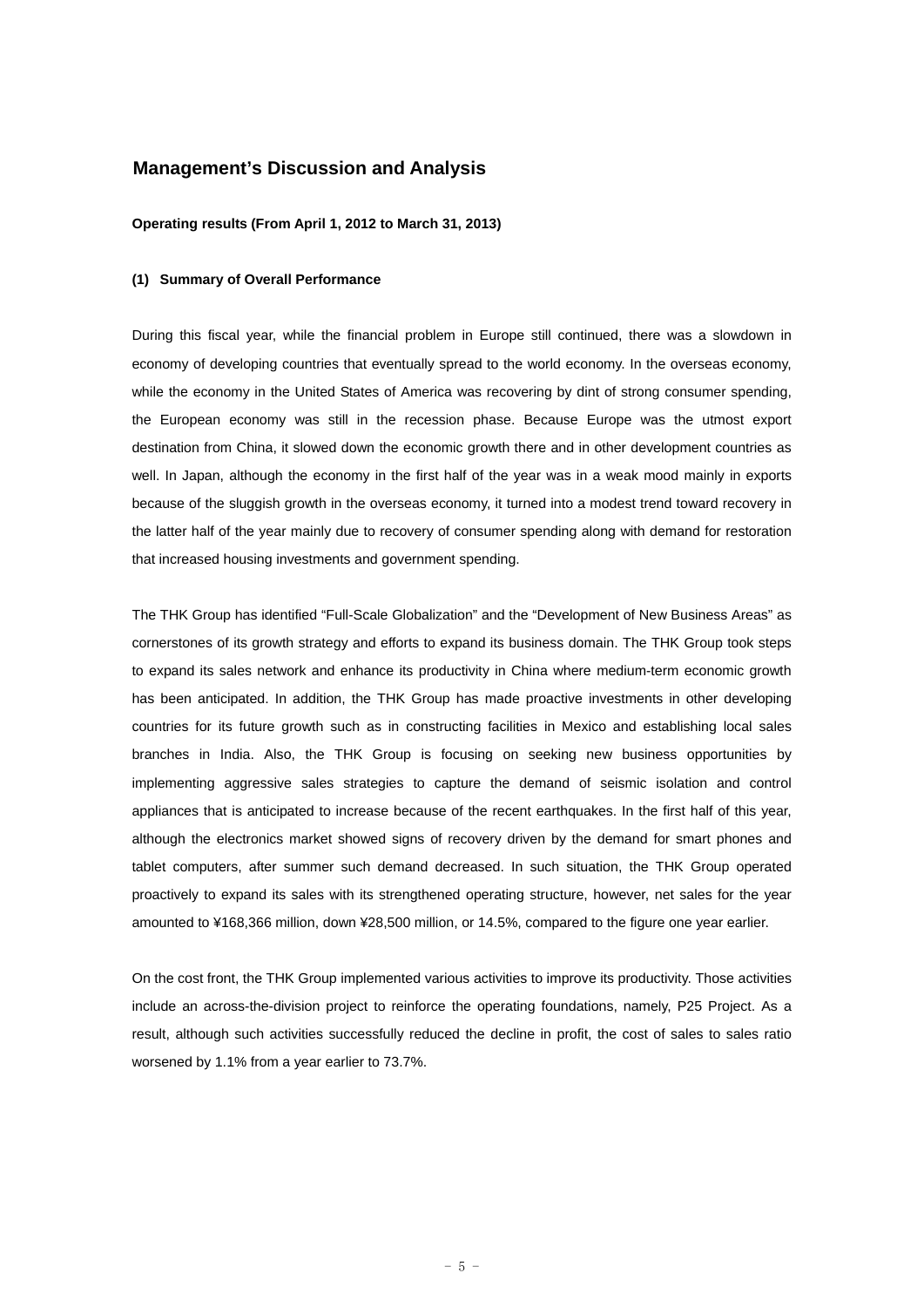Selling, general and administrative expenses (SG&A) decreased due mainly to various cost containment and improvement of operating efficiency as well as to the decline in sales. As a result, SG&A expenses decreased by ¥1,623 million, or 4.7%, to ¥32,605 million; however, ratio to net sales worsened by 2.0% from a year earlier to 19.4%.

As a result, operating income decreased from a year earlier by ¥8,052 million, or 40.8%, to ¥11,692 million. The operating income to net sales ratio dropped by 3.1% to 6.9%

Net non-operating income/expense was income of ¥3,072 million due mainly to ¥199 million of equity earnings of affiliates and foreign exchange gain of ¥2,651 million. As a result, ordinary income decreased from a year earlier by ¥4,306 million, or 22.6%, to ¥14,765 million. Net income for the year also decreased from a year earlier by ¥2,833 million, or 22.4%, to ¥9,808 million.

#### **(2) Segment Information**

#### (Japan)

In Japan, although the economy in the first half of the year was in a weak mood mainly in exports because of the sluggish growth in the overseas economy, it turned into a modest trend toward recovery in the latter half of the year mainly due to recovery of consumer spending along with demand for restoration that increased housing investments and government spending. In the first half of this year, while the electronics market was in a trend of recovery driven by the demand for smart phones and tablet computers, the THK Group operated proactively to promote sales and cultivate new business opportunities. Because such demand decreased after summer, however, net sales for the year amounted to ¥107,005 million, down ¥18,950 million, or 15.0%, compared to the figure one year earlier. There were positive effects on reducing the decline in profit from various operating activities such as our across-the-division project, namely, P25 Project; however, operating income (segment income) amounted to ¥11,575 million, down ¥5,039 million, or 30.3%, due to the significant decline in sales.

#### (The Americas)

In the Americas, while consumer spending was strong, the upswing trends in automobile production increased capital investment. In such a situation, the THK Group took steps to expand transactions with existing customers and to cultivate new business fields. Based on these endeavors, sales were robust to the general machine industry and the transportation equipment industry in particular, amounting to ¥22,308 million, up ¥473 million, or 2.2%, from the figure one year earlier. Operating income (segment income) amounted to ¥1,010 million, down ¥172 million, or 14.6%, from the figure one year earlier. This was mainly attributable to the appreciation of the yen against U.S. dollar.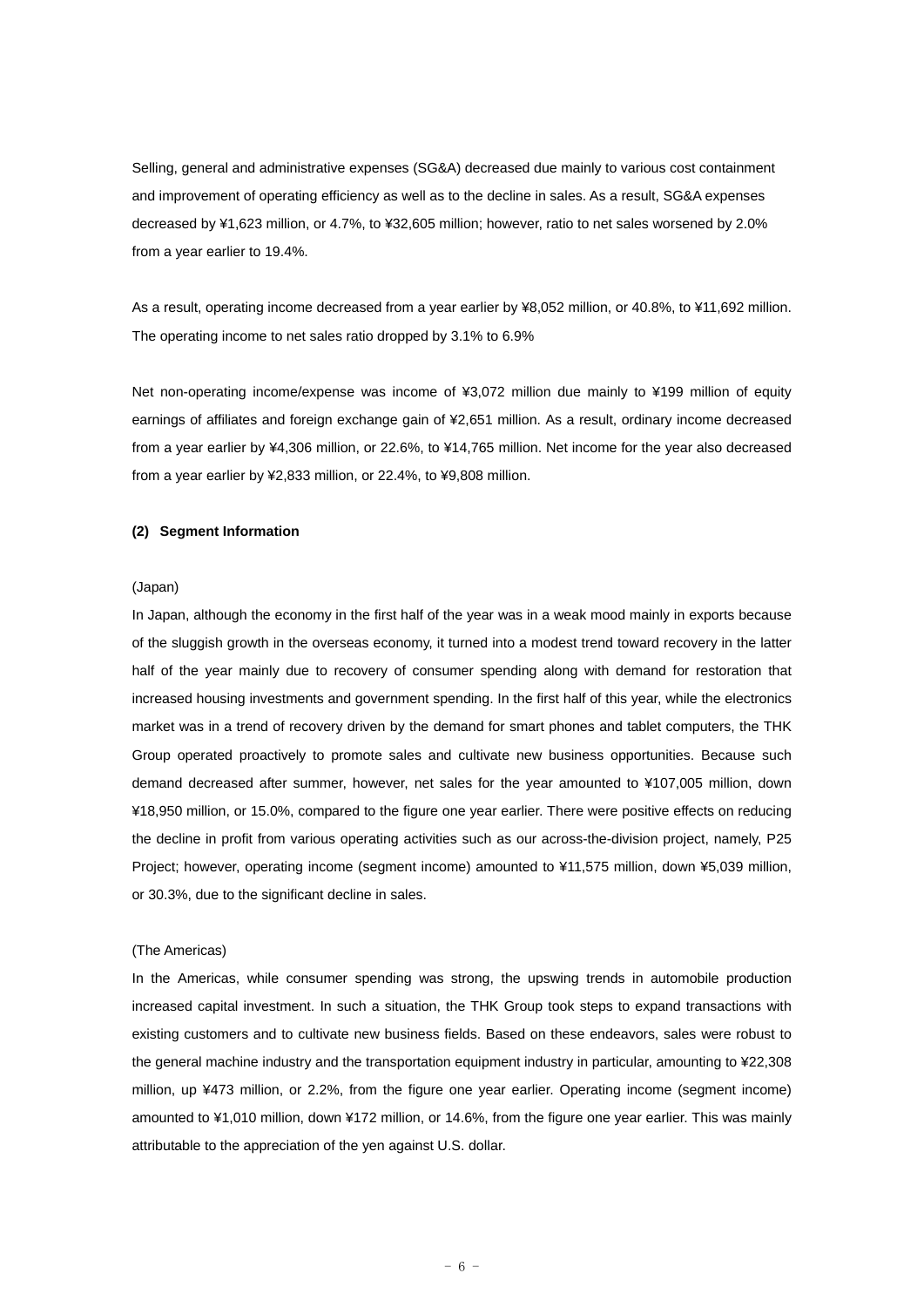## (Europe)

In Europe, while the recession phase triggered by the financial crisis still continued, exports to Asia by machine manufacturers that had driven strong demand also weakened because of the economic slowdown in Asia. Although the THK Group worked diligently to expand transactions with existing customers and to cultivate new business fields, sales in Europe amounted to ¥15,062 million, down ¥4,805 million, or 24.2%, from the figure one year earlier because of decline in sales to existing customers. Despite the endeavors for cost containment and productivity improvement, operating loss (segment loss) in Europe increased by ¥94 million to ¥378 million due to the decline in sales and the strong yen against euro.

#### (China)

Because Europe was the utmost export destination from China, the slump in European economy also slowed down the economic growth in China. While there were signs of recovery in the demand situation in small-type products for smart phones and tablet computers, the THK Group implemented aggressive business activities with its strengthened sales channels. However, sales amounted to ¥13,427 million, down ¥3,690 million, or 21.6%, from the figure one year earlier, because of the decline in the demand situation of small-type products after summer. Operating loss (segment loss) amounted to ¥335 million, a turnover of ¥2,931 million from the figure one year earlier due to the decline in sales and proactive investments for the future growth.

## (Other)

In other countries and regions including Taiwan and ASEAN countries, while there were signs of recovery in the demand situation especially in the electronics industry and for small-type products in the beginning of the year, the THK Group continues to expand transactions with existing customers and to cultivate new customers. However, sales amounted to ¥10,561 million, down ¥1,527 million, or 12.6%, from the figure one year earlier. Operating income (segment income) amounted to ¥291 million, down ¥212 million, or 42.1%, from the figure one year earlier mainly due to the decline in sales.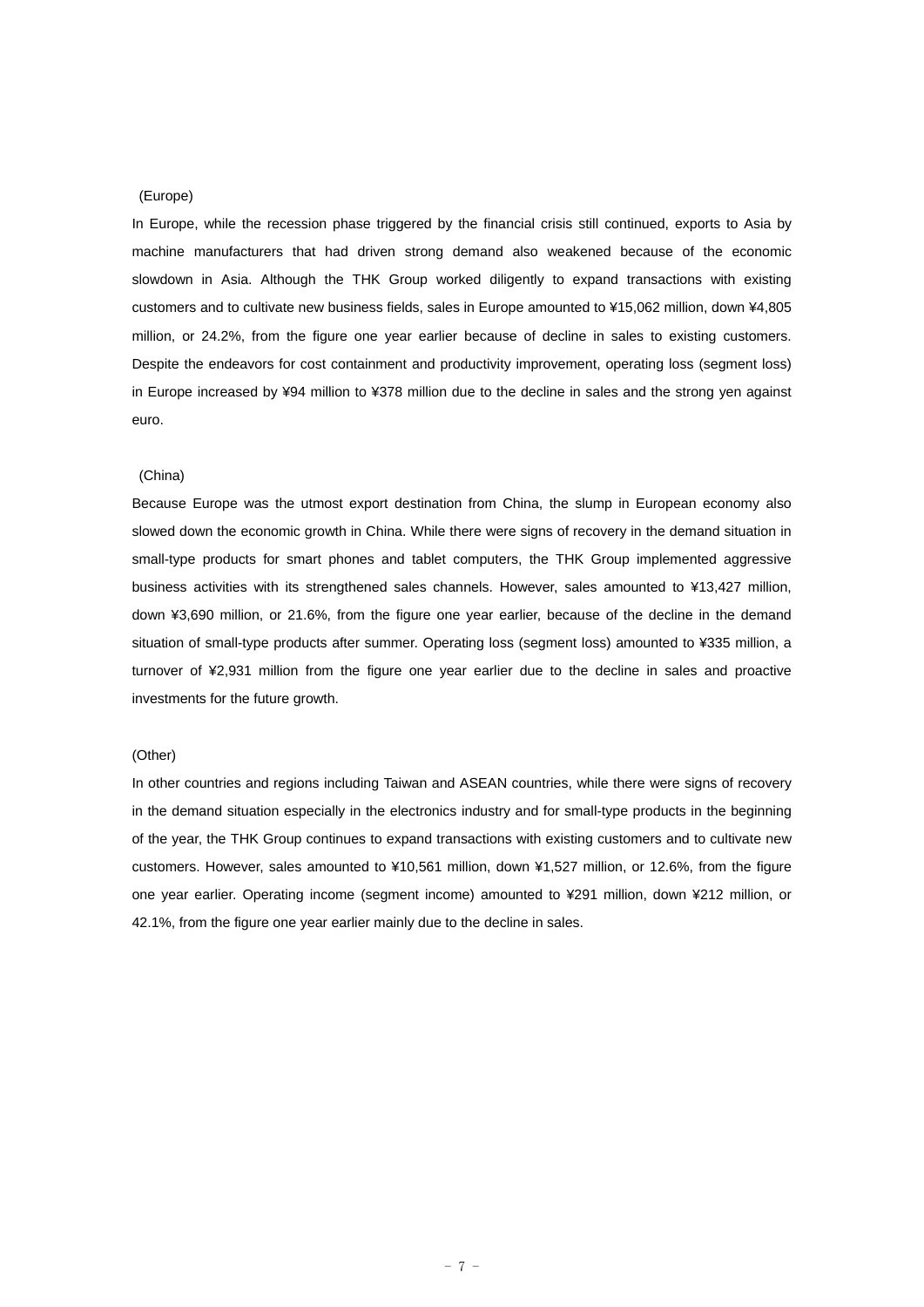#### **Forecasts for the fiscal year ending March 31, 2014**

Considering the latest recovering demand situation, we expect ¥190,000 million of net sales for the year ending March 31, 2014. We also expect ¥20,000 million of operating income, ¥20,800 million of ordinary income, and ¥14,200 million of net income that would be derived by the increase in sales and implementing more effective cost control.

## -Consolidated

|                     | <b>Net Sales</b> | Operating Income | Ordinary Income | Net Income |
|---------------------|------------------|------------------|-----------------|------------|
| Millions of Yen     | ¥190.000         | ¥20,000          | ¥20,800         | ¥14,200    |
| Component ratio (%) | 100.0%           | 10.5%            | 10.9%           | 7.5%       |
| Fluctuation (%)     | 12.8%            | 71.0%            | 40.9%           | 44.8%      |
| -Non consolidated   |                  |                  |                 |            |
|                     | <b>Net Sales</b> | Operating Income | Ordinary Income | Net Income |
| Millions of Yen     | ¥115.000         | ¥13,700          | ¥15.400         | ¥10,600    |
| Component ratio (%) | 100.0%           | 11.9%            | 13.4%           | 9.2%       |
| Fluctuation (%)     | 10.0%            | 39.4%            | 27.8%           | 32.2%      |

*(Note) Average exchange rates assumed and used for above forecasts are as follows: U.S.dollar 1=¥94.00 Euro 1=¥120.00* 

#### **Financial position (As of March 31, 2013)**

Total assets stood at ¥293,145 million, ¥4,812 million more than the previous fiscal year-end, due mainly to a combined effect of (a) increase in cash and bank deposits by ¥5,179 million, (b) increase in buildings and structures by ¥2,671 million, (c) increase in machinery, equipment and vehicles by ¥4,766 million, (d) decrease in accounts and notes receivable by ¥6,917 million, and (e) decrease in merchandise and finished goods by ¥1,286 million.

Total liabilities stood at ¥104,087 million, ¥8,728 million less than the previous fiscal year-end, due mainly to decrease in accounts and notes payable by ¥6,815 million and in accrued bonuses to employees by ¥551 million.

Net assets stood at ¥189,058 million, ¥13,541 million more than the previous fiscal year-end, due mainly to a combined effect of increase in (a) retained earnings by ¥7,254 million and (b) foreign currency translation adjustments by ¥8,772 million, and repurchase of ¥2,565 million of treasury stock.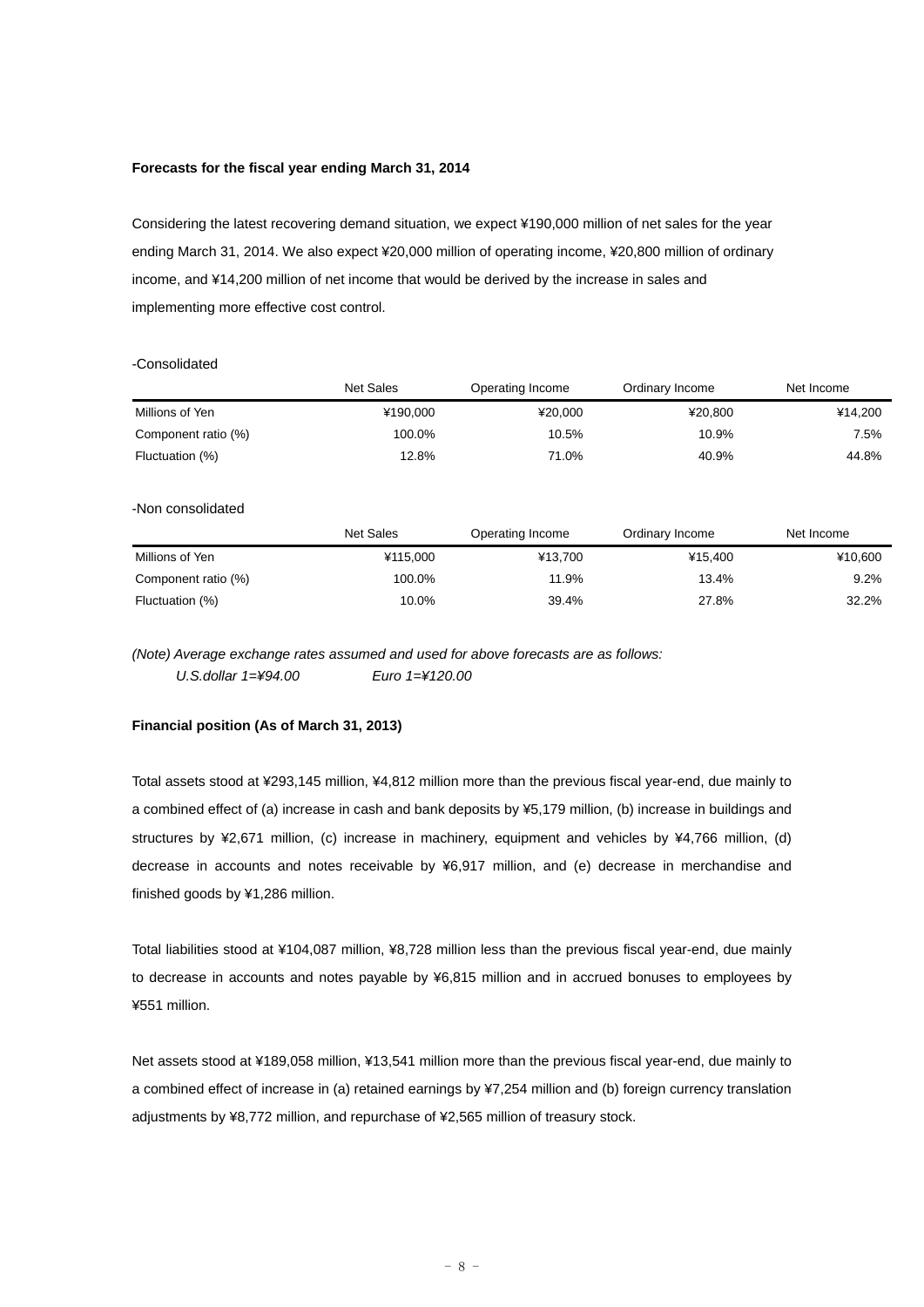## **For reference: Cash Flow Indices**

| Year ended March 31                                    | 2009  | 2010  | 2011  | 2012 | 2013 |
|--------------------------------------------------------|-------|-------|-------|------|------|
| Net Worth / Total Assets (%)                           | 73.4  | 68.2  | 59.6  | 60.3 | 63.9 |
| Market Capitalization /<br>Total Assets (%)            | 73.6  | 115.5 | 100.1 | 78.1 | 83.0 |
| Interest-bearing Debt /<br>Operating Cash Flow (years) | 0.8   | 6.8   | 2.3   | 3.6  | 2.9  |
| Operating Cash Flow /<br>Interest Paid (times)         | 211.8 | 9.0   | 37.1  | 25.3 | 28.7 |

*(Note 1) All indices are computed based on consolidated data.* 

*(Note 2) Market capitalization equals the stock price at the end of year multiplied by the number of issued shares at the end of year.* 

## **Basic Policies Regarding Distribution of Profits and Dividends**

Not only its basic policy which is to provide shareholders with stable and continuous dividends, THK places priority on providing shareholders with proactive distribution of profit befitting operating results, simultaneously strengthening its financial soundness by securing internal reserve. THK plans to make effective use of internal reserve by investing research and development activities, production facilities, and IT systems, to respond globalization.

In accordance with these policies, the Company plans ¥9.00 per share for the year-end dividends. As a result, cash dividends applicable for the year ended March 31, 2013 will be ¥18.00 per share, with the interim dividends of ¥9.00 per share. The Company also plans ¥22.00 per share in total (¥11.00 per share at the semiannual-end) for the year ending March 31, 2014.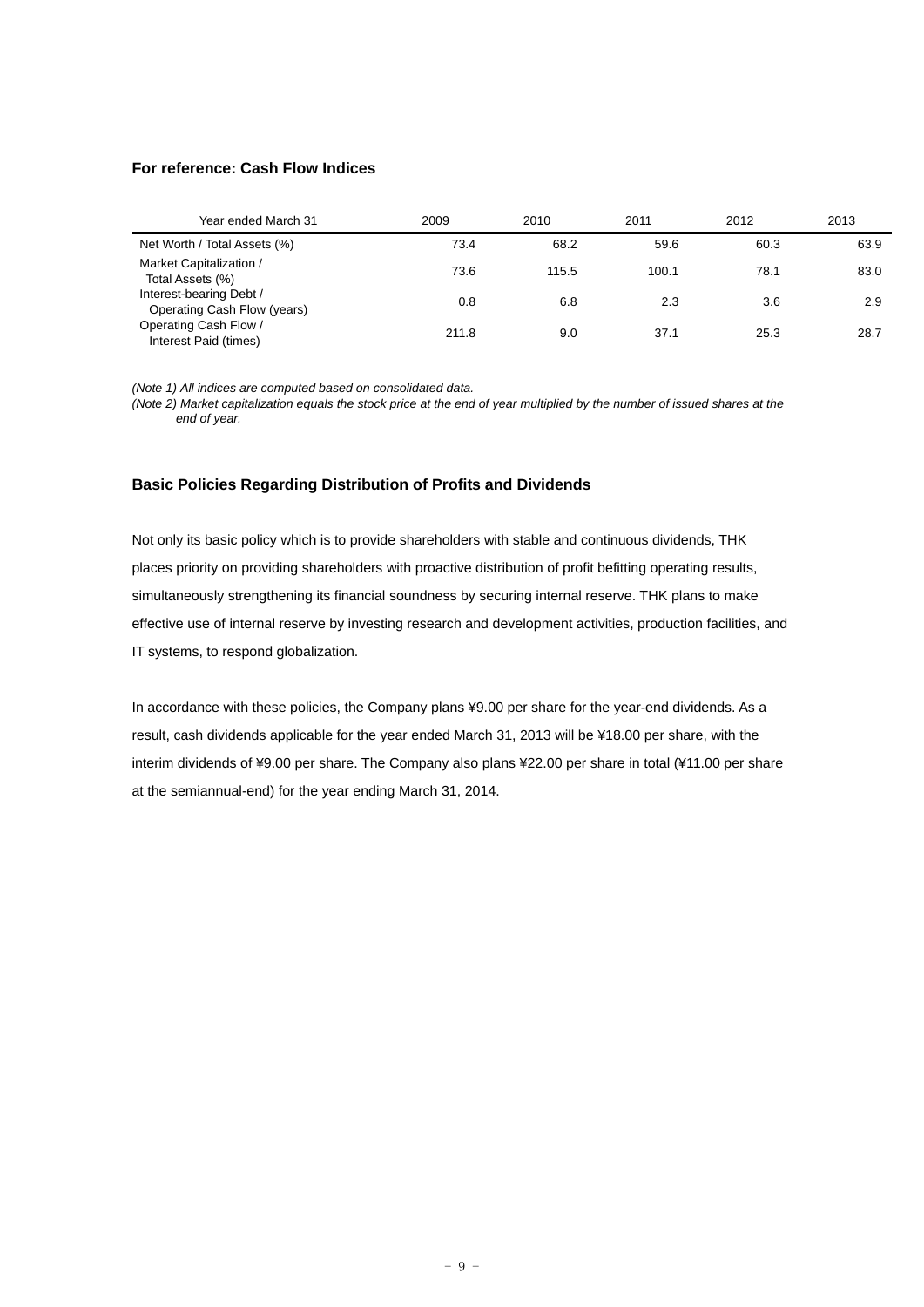## **Consolidated Financial Statements**

|                                          |                                                    | (Millions of Yen)                                 |
|------------------------------------------|----------------------------------------------------|---------------------------------------------------|
|                                          | Year End<br>-Previous Year<br>As of March 31, 2012 | Year End<br>-Current Year<br>As of March 31, 2013 |
| <b>Assets</b>                            |                                                    |                                                   |
| Current assets:                          |                                                    |                                                   |
| Cash and bank deposits                   | ¥110,788                                           | ¥115,967                                          |
| Accounts and notes receivable            | 53,034                                             | 46,116                                            |
| Merchandise and finished goods           | 10,411                                             | 9,125                                             |
| Work in process                          | 4,858                                              | 4,288                                             |
| Raw materials and supplies               | 10,965                                             | 10,685                                            |
| Deferred tax assets                      | 3,427                                              | 3,245                                             |
| Short-term loans receivable              | 2,002                                              | 1,002                                             |
| Other current assets                     | 3,308                                              | 3,629                                             |
| Less: Allowance for bad debts            | (145)                                              | (120)                                             |
| Total current assets                     | 198,652                                            | 193,940                                           |
| Fixed assets:                            |                                                    |                                                   |
| Property, plant and equipment:           |                                                    |                                                   |
| <b>Buildings and structures</b>          | 51,712                                             | 56,419                                            |
| Accumulated depreciation                 | (28, 317)                                          | (30, 352)                                         |
| Buildings and structures-net             | 23,395                                             | 26,066                                            |
| Machinery, equipment and vehicles        | 126,932                                            | 139,215                                           |
| Accumulated depreciation                 | (92, 880)                                          | (100, 396)                                        |
| Machinery, equipment and vehicles-net    | 34,052                                             | 38,818                                            |
| Land                                     | 12,936                                             | 13,094                                            |
| Construction in progress                 | 6,605                                              | 6,749                                             |
| Other                                    | 15,205                                             | 16,639                                            |
| Accumulated depreciation                 | (12, 582)                                          | (13, 670)                                         |
| Other-net                                | 2,622                                              | 2,968                                             |
| Total property, plant and equipment -net | 79,612                                             | 87,697                                            |
| Intangibles                              |                                                    |                                                   |
| Goodwill                                 | 1,413                                              | 1,170                                             |
| Other                                    | 1,193                                              | 1,597                                             |
| Total intangibles                        | 2,606                                              | 2,767                                             |
| Investments and other                    |                                                    |                                                   |
| Long-term investments in securities      | 4,841                                              | 5,258                                             |
| Deferred tax assets                      | 579                                                | 848                                               |
| Other                                    | 2,119                                              | 2,691                                             |
| Less: Allowance for bad debts            | (77)                                               | (57)                                              |
| Total investments and other              | 7,462                                              | 8,740                                             |
| Total fixed assets                       | 89,680                                             | 99,205                                            |
| <b>Total assets</b>                      | 288,333                                            | 293,145                                           |
|                                          |                                                    |                                                   |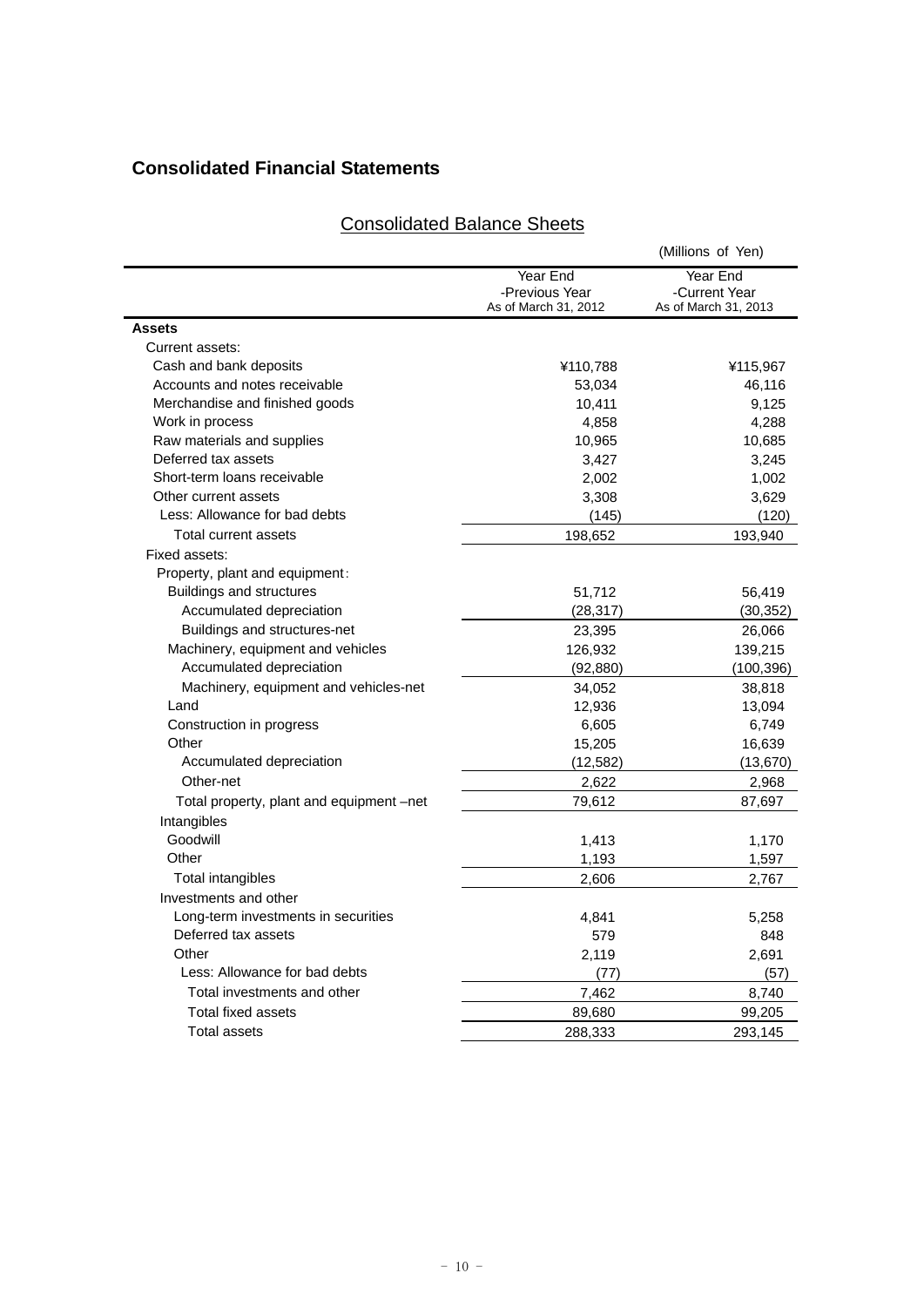|                                                                                      |                                                    | (Millions of Yen)                                 |
|--------------------------------------------------------------------------------------|----------------------------------------------------|---------------------------------------------------|
|                                                                                      | Year End<br>-Previous Year<br>As of March 31, 2012 | Year End<br>-Current Year<br>As of March 31, 2013 |
| <b>Liabilities</b>                                                                   |                                                    |                                                   |
| Current liabilities:                                                                 |                                                    |                                                   |
| Accounts and notes payable                                                           | ¥27,661                                            | ¥20,846                                           |
| Current portion of long-term debt                                                    |                                                    | 20,000                                            |
| Lease obligation                                                                     | 187                                                | 237                                               |
| Income taxes payable                                                                 | 2,151                                              | 2,177                                             |
| Accrued bonuses to employees                                                         | 3,122                                              | 2,571                                             |
| Other                                                                                | 11,418                                             | 9,824                                             |
| Total current liabilities                                                            | 44,542                                             | 55,656                                            |
| Long-term liabilities:                                                               |                                                    |                                                   |
| <b>Bonds</b>                                                                         | 40,000                                             | 40,000                                            |
| Long-term bank loans                                                                 | 20,000                                             |                                                   |
| Lease obligation                                                                     | 500                                                | 534                                               |
| Deferred tax liabilities                                                             | 3,473                                              | 3,659                                             |
| Reserve for employees' retirement benefits                                           | 2,982                                              | 3,008                                             |
| Reserve for retirement benefits for directors                                        |                                                    |                                                   |
| and corporate auditors                                                               | 114                                                | 114                                               |
| Reserve for product warranty                                                         | 109                                                | 132                                               |
| Other                                                                                | 1,094                                              | 981                                               |
| Total long-term liabilities                                                          | 68,274                                             | 48,430                                            |
| <b>Total liabilities</b>                                                             | 112,816                                            | 104,087                                           |
| <b>Net assets</b>                                                                    |                                                    |                                                   |
| Shareholders' equity :                                                               |                                                    |                                                   |
| Common stock                                                                         | 34,606                                             | 34,606                                            |
| Additional paid-in capital                                                           | 44,584                                             | 44,584                                            |
| Retained earnings                                                                    | 121,161                                            | 128,416                                           |
| <b>Treasury stock</b>                                                                | (11, 362)                                          | (13,928)                                          |
| Total shareholders' equity                                                           | 188,990                                            | 193,678                                           |
| Accumulated other comprehensive income:<br>Net unrealized gain on available-for-sale |                                                    |                                                   |
| securities                                                                           | 777                                                | 740                                               |
| Foreign currency translation adjustments                                             | (15,903)                                           | (7, 131)                                          |
| Total accumulated other comprehensive                                                |                                                    |                                                   |
| income                                                                               | (15, 126)                                          | (6, 390)                                          |
| <b>Minority Interests</b>                                                            | 1,652                                              | 1,769                                             |
| Total net assets                                                                     | 175,516                                            | 189,058                                           |
| Total liabilities and net assets                                                     | 288,333                                            | 293,145                                           |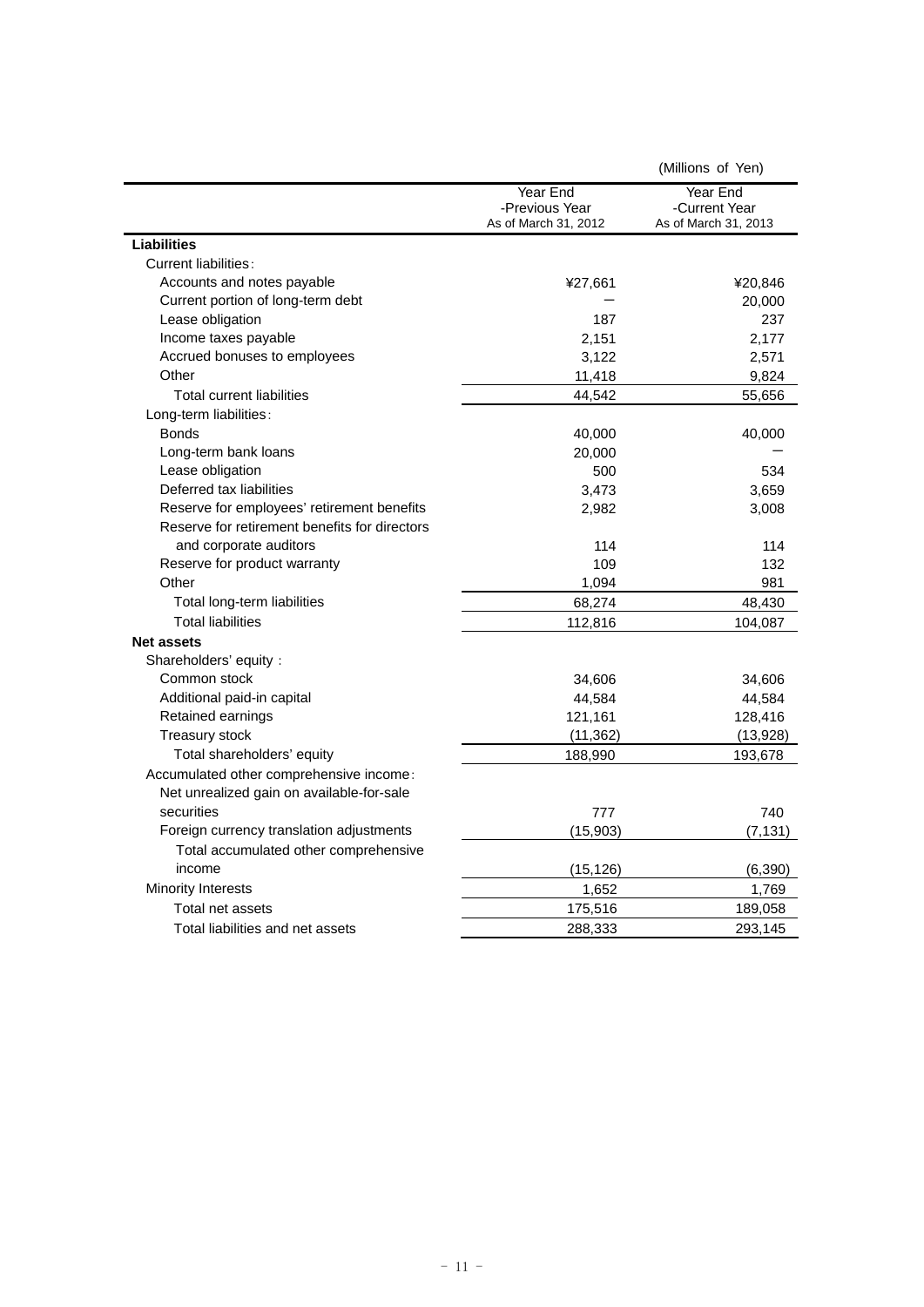# Consolidated Statements of Income

|                                               |                                                                           | (Millions of Yen)                                                         |
|-----------------------------------------------|---------------------------------------------------------------------------|---------------------------------------------------------------------------|
|                                               | Year Ended<br>March 31, 2012<br>(From April 1, 2011<br>to March 31, 2012) | Year Ended<br>March 31, 2013<br>(From April 1, 2012<br>to March 31, 2013) |
| Net sales                                     | ¥196,866                                                                  | ¥168,366                                                                  |
| Cost of sales                                 | 142,891                                                                   | 124,067                                                                   |
| Gross profit                                  | 53,975                                                                    | 44,298                                                                    |
| Selling, general and administrative expenses: |                                                                           |                                                                           |
| Freight expenses                              | 3,727                                                                     | 3,139                                                                     |
| Advertisement expenses                        | 750                                                                       | 798                                                                       |
| Salaries and benefits                         | 10,601                                                                    | 10,365                                                                    |
| Accrual for bonuses                           | 1,198                                                                     | 882                                                                       |
| Net periodic retirement costs                 | 443                                                                       | 540                                                                       |
| Rent expenses                                 | 1,683                                                                     | 1,706                                                                     |
| Depreciation and amortization                 | 1,052                                                                     | 909                                                                       |
| Research and development                      | 3,899                                                                     | 3,932                                                                     |
| Amortization of goodwill                      | 181                                                                       | 430                                                                       |
| Other                                         | 10,691                                                                    | 9,898                                                                     |
| Total selling, general and administrative     |                                                                           |                                                                           |
| expenses                                      | 34,229                                                                    | 32,605                                                                    |
| Operating income                              | 19,745                                                                    | 11,692                                                                    |
| Non-operating income:                         |                                                                           |                                                                           |
| Interest income                               | 396                                                                       | 363                                                                       |
| Dividend income                               | 54                                                                        | 52                                                                        |
| Gain on sales of investments in securities    |                                                                           | 9                                                                         |
| Foreign exchange gain, net                    |                                                                           | 2,651                                                                     |
| Equity earnings of affiliates                 | 702                                                                       | 199                                                                       |
| Rent income                                   | 282                                                                       | 312                                                                       |
| Other                                         | 738                                                                       | 679                                                                       |
| Total non-operating income                    | 2,174                                                                     | 4,268                                                                     |
| Non-operating expenses:                       |                                                                           |                                                                           |
| Interest expenses                             | 651                                                                       | 711                                                                       |
| Foreign exchange loss, net                    | 1,778                                                                     |                                                                           |
| Other                                         | 418                                                                       | 484                                                                       |
| Total non-operating expenses                  | 2,848                                                                     | 1,196                                                                     |
| Ordinary income                               | 19,072                                                                    | 14,765                                                                    |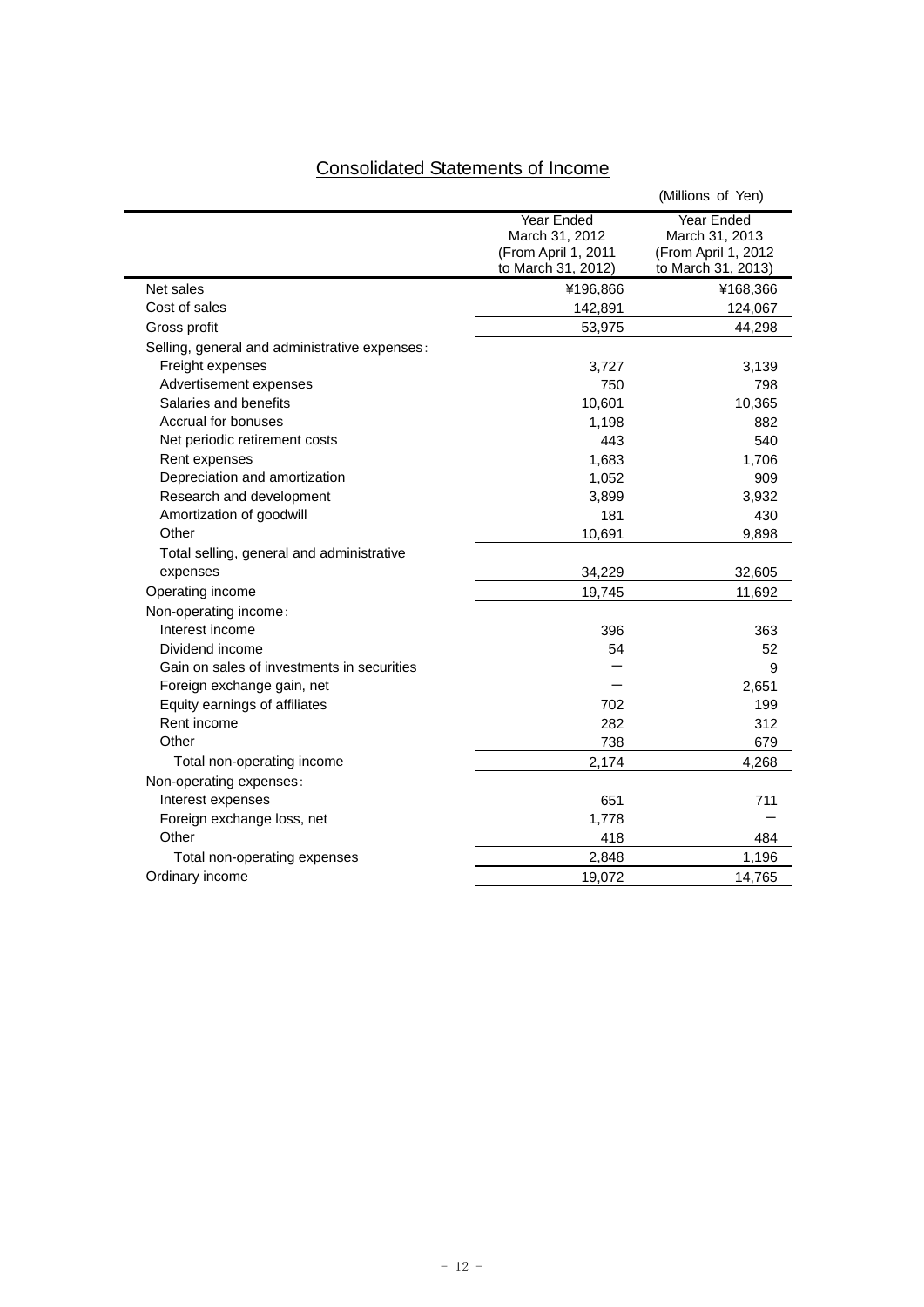|                                                 | Year Ended          | Year Ended           |
|-------------------------------------------------|---------------------|----------------------|
|                                                 | March 31, 2012      | March 31, 2013       |
|                                                 | (From April 1, 2011 | (From April 1, 2012) |
|                                                 | to March 31, 2012)  | to March 31, 2013)   |
| Extraordinary gain:                             |                     |                      |
| Gain on sales of property, plant and equipment  | ¥13                 | 420                  |
| Gain on sale of investments in securities       | 7                   |                      |
| Subsidy income                                  | 21                  | 19                   |
| Total extraordinary gain                        | 43                  | 40                   |
| Extraordinary losses:                           |                     |                      |
| Loss on sales of property, plant and equipment  | 23                  | 4                    |
| Loss on disposal of property, plant and         |                     |                      |
| equipment                                       | 96                  | 64                   |
| Loss on write-down of investments in securities | 13                  | 0                    |
| Loss on termination of insurance contracts      | 70                  |                      |
| Loss on reorganization of retirement benefit    |                     |                      |
| plans                                           | 323                 |                      |
| Other                                           | 68                  | 0                    |
| Total extraordinary losses                      | 594                 | 69                   |
| Income before income tax and minority interests | 18,520              | 14,737               |
| Income taxes-current                            | 5,553               | 4,689                |
| Income taxes-deferred                           | 20                  | 185                  |
| Total income taxes                              | 5,574               | 4,874                |
| Income before minority interests                | 12,946              | 9,862                |
| Minority interests                              | 304                 | 54                   |
| Net income                                      | 12,641              | 9,808                |
|                                                 |                     |                      |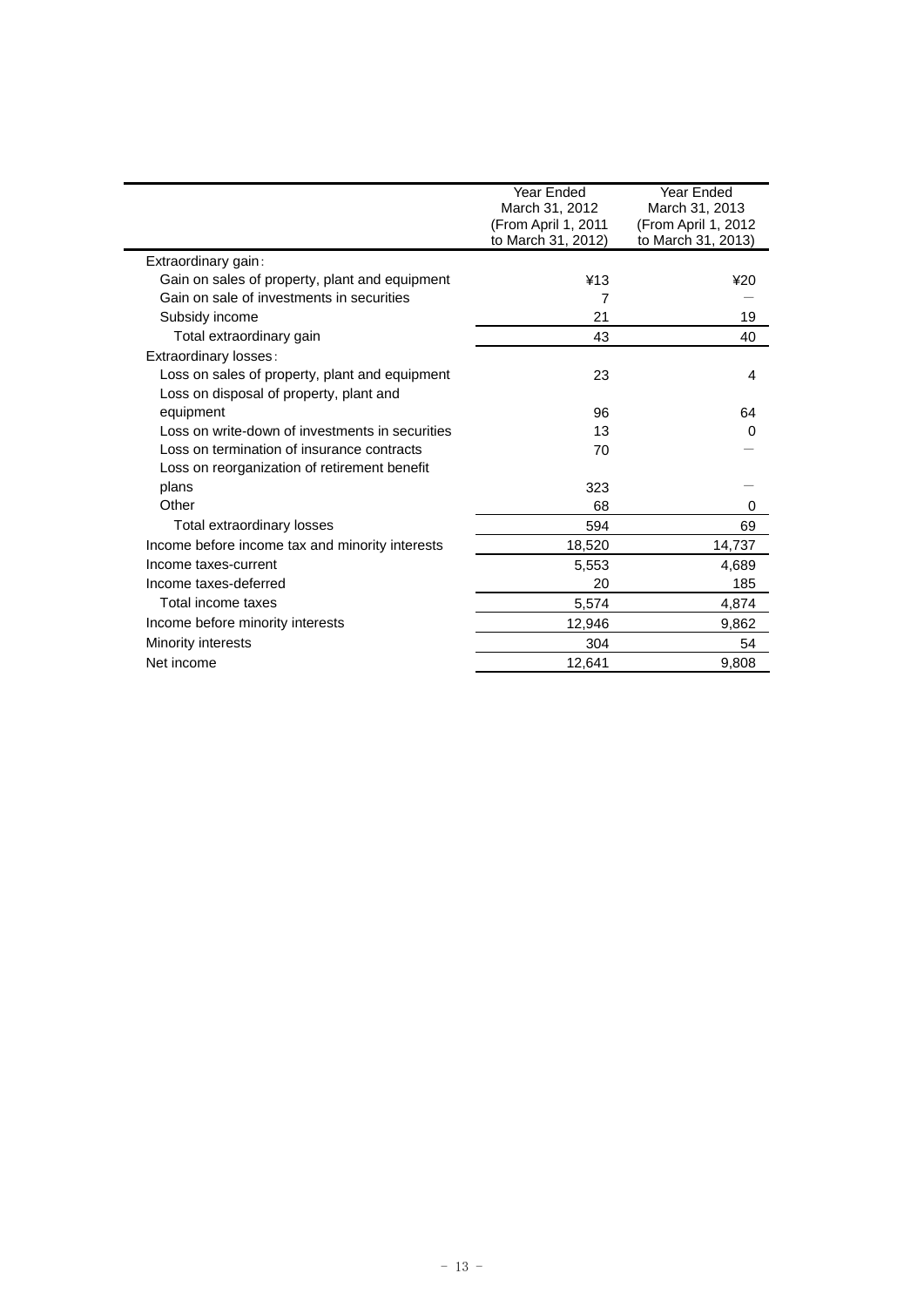| <b>Consolidated Statements of Comprehensive Income</b> |  |  |
|--------------------------------------------------------|--|--|
|                                                        |  |  |

|                                               |                     | (Millions of Yen)   |
|-----------------------------------------------|---------------------|---------------------|
|                                               | Year Ended          | Year Ended          |
|                                               | March 31, 2012      | March 31, 2013      |
|                                               | (From April 1, 2011 | (From April 1, 2012 |
|                                               | to March 31, 2012)  | to March 31, 2013)  |
| Income before minority interests              | ¥12,946             | ¥9,862              |
| Other comprehensive income:                   |                     |                     |
| Adjustments for unrealized gain (loss) on     |                     |                     |
| available-for-sale securities                 | 190                 | (39)                |
| Foreign currency translation adjustments      | (3,656)             | 8,427               |
| Share in other comprehensive income (loss) of |                     |                     |
| affiliates accounted under the equity method  | (142)               | 547                 |
| Total other comprehensive income              | (3,609)             | 8,935               |
| Comprehensive income                          | 9,336               | 18.798              |
| Attributable to:                              |                     |                     |
| Shareholders of THK Co., Ltd.                 | 8,890               | 18,547              |
| Minority interests                            | 446                 | 251                 |
|                                               |                     |                     |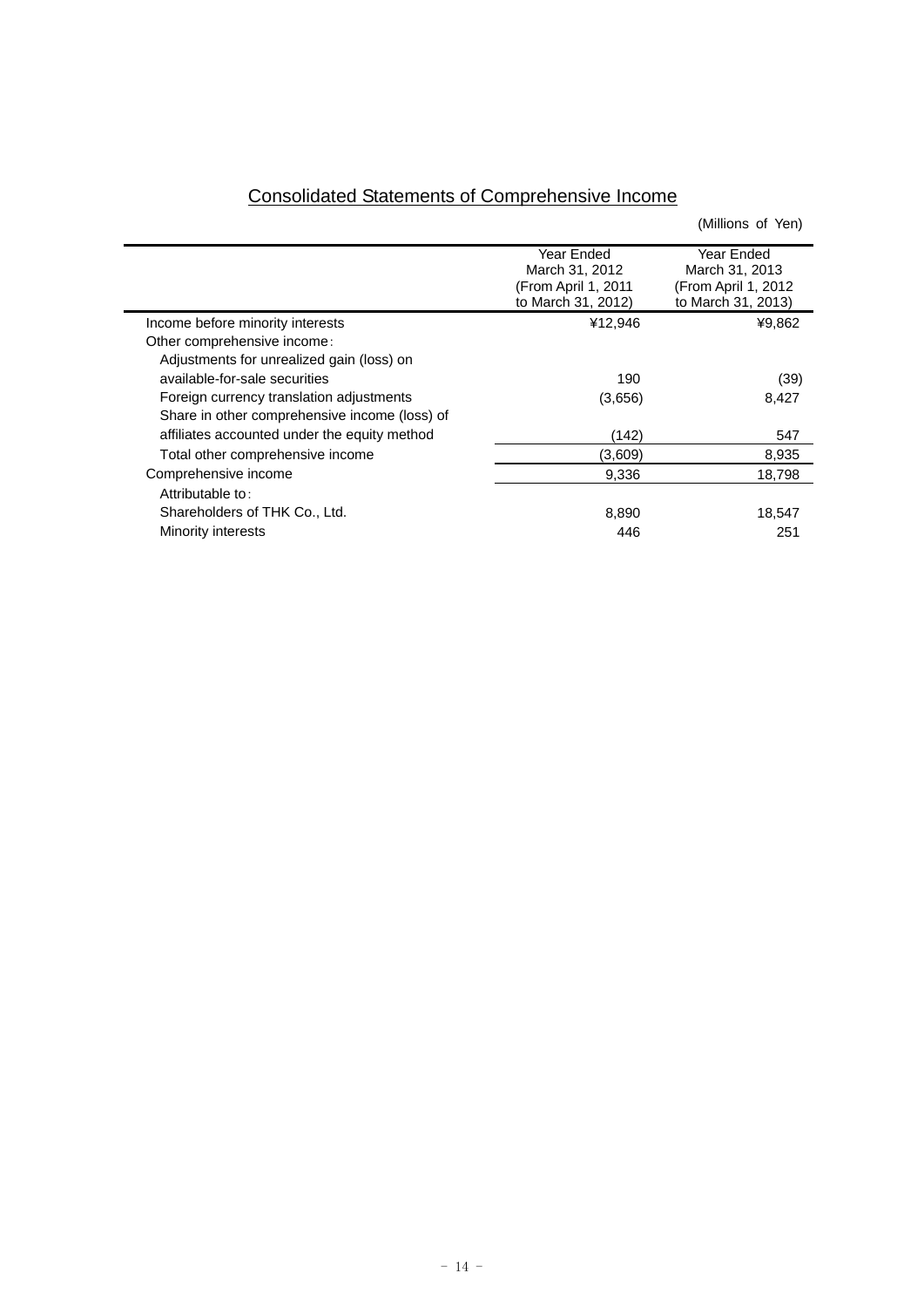|                                           |                                                                           | (Millions of Yen)                                                                |
|-------------------------------------------|---------------------------------------------------------------------------|----------------------------------------------------------------------------------|
|                                           | Year Ended<br>March 31, 2012<br>(From April 1, 2011<br>to March 31, 2012) | <b>Year Ended</b><br>March 31, 2013<br>(From April 1, 2012<br>to March 31, 2013) |
| Shareholders' equity                      |                                                                           |                                                                                  |
| Common stock                              |                                                                           |                                                                                  |
| Beginning balance                         | ¥34,606                                                                   | ¥34,606                                                                          |
| Ending balance                            | 34,606                                                                    | 34,606                                                                           |
| Additional paid-in capital                |                                                                           |                                                                                  |
| Beginning balance                         | 44,342                                                                    | 44,584                                                                           |
| Change in the year:                       |                                                                           |                                                                                  |
| Increase due to change in income tax rate | 242                                                                       |                                                                                  |
| Total change in the year                  | 242                                                                       |                                                                                  |
| Ending balance                            | 44,584                                                                    | 44,584                                                                           |
| Retained earnings                         |                                                                           |                                                                                  |
| Beginning balance                         | 110,632                                                                   | 121,161                                                                          |
| Change in the year:                       |                                                                           |                                                                                  |
| Change in the scope of consolidation      | 73                                                                        |                                                                                  |
| Dividends paid                            | (2, 186)                                                                  | (2,554)                                                                          |
| Net income                                | 12,641                                                                    | 9,808                                                                            |
| Total change in the year                  | 10,529                                                                    | 7,254                                                                            |
| Ending balance                            | 121,161                                                                   | 128,416                                                                          |
| <b>Treasury stock</b>                     |                                                                           |                                                                                  |
| Beginning balance                         | (11, 359)                                                                 | (11, 362)                                                                        |
| Change in the year:                       |                                                                           |                                                                                  |
| Purchase of treasury stocks               | (2)                                                                       | (2, 565)                                                                         |
| Total change in the year                  | (2)                                                                       | (2, 565)                                                                         |
| Ending balance                            | (11, 362)                                                                 | (13,928)                                                                         |
| Total shareholders' equity                |                                                                           |                                                                                  |
| Beginning balance                         | 178,221                                                                   | 188,990                                                                          |
| Change in the year:                       |                                                                           |                                                                                  |
| Change in the scope of consolidation      | 73                                                                        |                                                                                  |
| Dividends paid                            | (2, 186)                                                                  | (2, 554)                                                                         |
| Net income                                | 12,641                                                                    | 9,808                                                                            |
| Purchase of treasury stocks               | (2)                                                                       | (2, 565)                                                                         |
| Increase due to change in income tax rate | 242                                                                       |                                                                                  |
| Total change in the year                  | 10,768                                                                    | 4,688                                                                            |
| Ending balance                            | 188,990                                                                   | 193,678                                                                          |
|                                           |                                                                           |                                                                                  |

# Consolidated Statements of Changes in Net Assets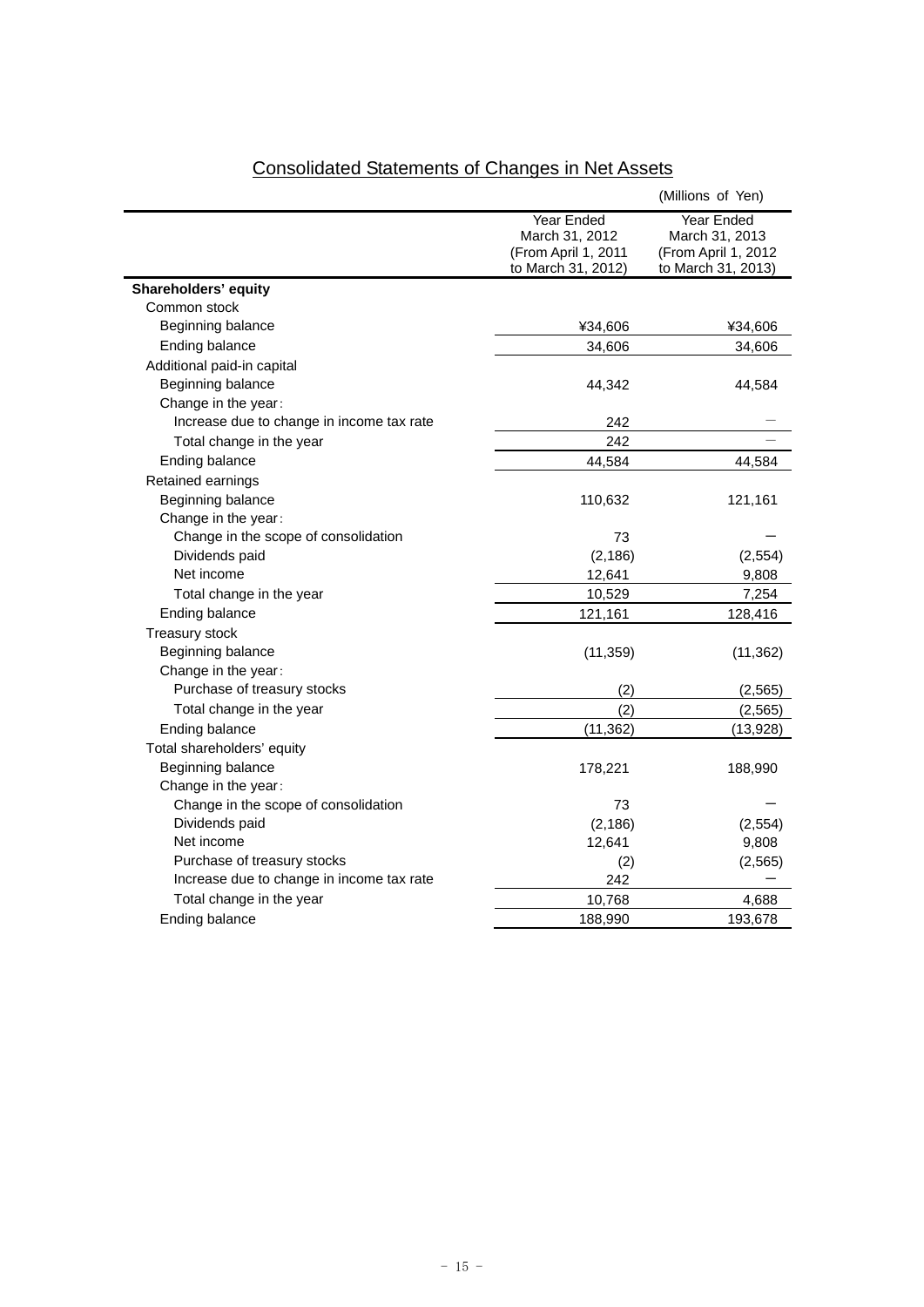|                                                | Year Ended                       | Year Ended          |  |
|------------------------------------------------|----------------------------------|---------------------|--|
|                                                | March 31, 2012<br>March 31, 2013 |                     |  |
|                                                | (From April 1, 2011              | (From April 1, 2012 |  |
|                                                | to March 31, 2012)               | to March 31, 2013)  |  |
| Other comprehensive income                     |                                  |                     |  |
| Unrealized<br>available-for-sale<br>gain<br>on |                                  |                     |  |
| securities                                     |                                  |                     |  |
| Beginning balance                              | ¥590                             | ¥777                |  |
| Net change in the year                         |                                  |                     |  |
| Net changes in the items other than            |                                  |                     |  |
| shareholders' equity                           | 186                              | (36)                |  |
| Total change in the year                       | 186                              | (36)                |  |
| Ending balance                                 | 777                              | 740                 |  |
| Foreign currency translation adjustments       |                                  |                     |  |
| Beginning balance                              | (12,080)                         | (15,903)            |  |
| Net change in the year                         |                                  |                     |  |
| Net changes in the items other than            |                                  |                     |  |
| shareholders' equity                           | (3,822)                          | 8,772               |  |
| Total change in the year                       | (3,822)                          | 8,772               |  |
| Ending balance                                 | (15,903)                         | (7, 131)            |  |
| Total other comprehensive income               |                                  |                     |  |
| Beginning balance                              | (11, 490)                        | (15, 126)           |  |
| Net change in the year                         |                                  |                     |  |
| Net changes in the items other than            |                                  |                     |  |
| shareholders' equity                           | (3,635)                          | 8,735               |  |
| Total change in the year                       | (3,635)                          | 8,735               |  |
| Ending balance                                 | (15, 126)                        | (6, 390)            |  |
| Minority interests                             |                                  |                     |  |
| Beginning balance                              | 1,206                            | 1,652               |  |
| Net change in the year                         |                                  |                     |  |
| Net changes in the items other than            |                                  |                     |  |
| shareholders' equity                           | 446                              | 116                 |  |
| Total change in the year                       | 446                              | 116                 |  |
| Ending balance                                 | 1,652                            | 1,769               |  |
| Total net assets                               |                                  |                     |  |
| Beginning balance                              | 167,937                          | 175,516             |  |
| Change in the year:                            |                                  |                     |  |
| Change in the scope of consolidation           | 73                               |                     |  |
| Dividends paid                                 | (2, 186)                         | (2, 554)            |  |
| Net income                                     | 12,641                           | 9,808               |  |
| Purchase of treasury stocks                    | (2)                              | (2, 565)            |  |
| Increase due to change in income tax rate      | 242                              |                     |  |
| Net changes in the items other than            |                                  |                     |  |
| shareholders' equity                           | (3, 189)                         | 8,852               |  |
| Total change in the year                       | 7,579                            | 13,541              |  |
| Ending balance                                 | 175,516                          | 189,058             |  |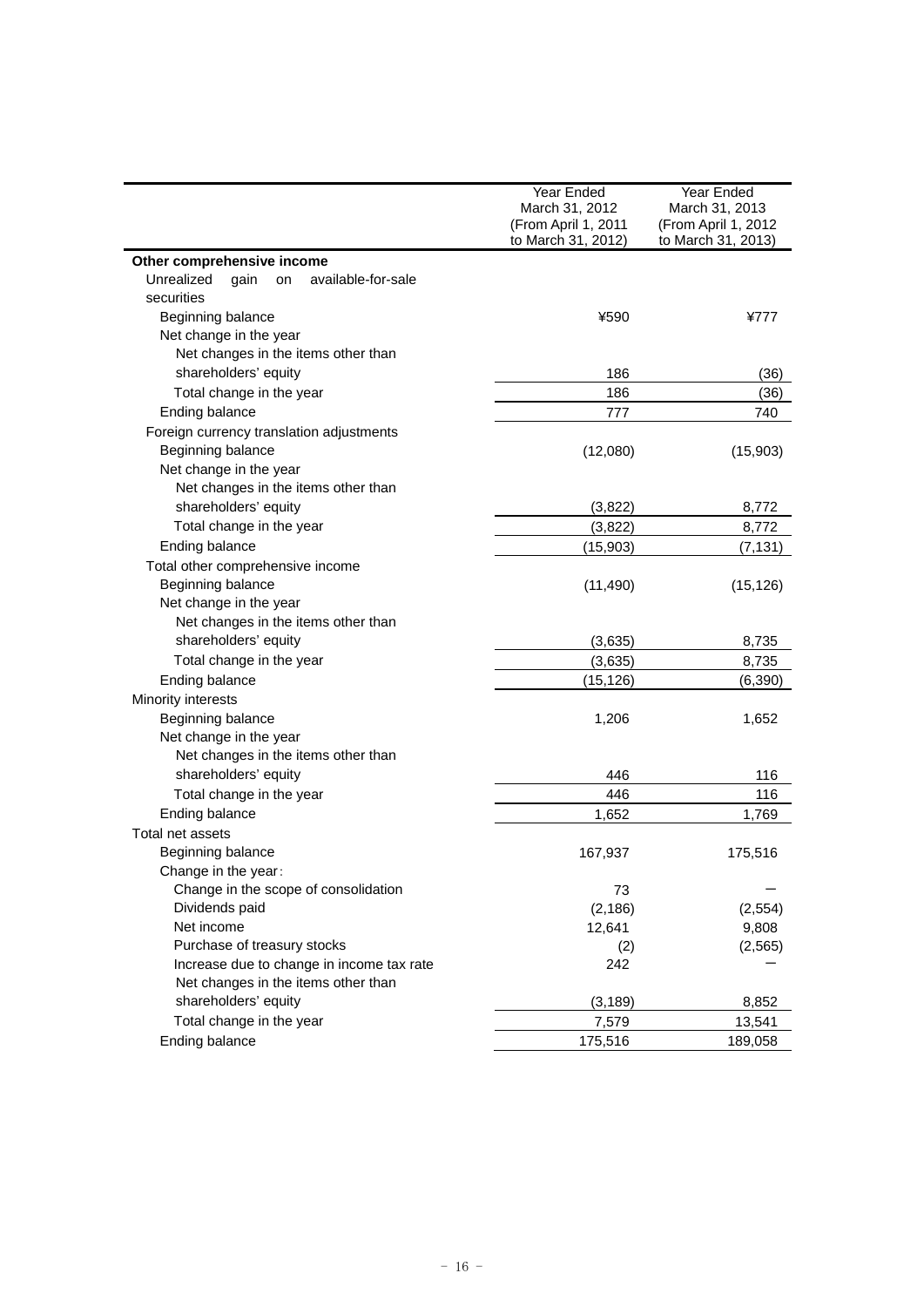# Consolidated Statements of Cash Flows

|                                                                                        |                                                                           | (Millions of Yen)                                                         |
|----------------------------------------------------------------------------------------|---------------------------------------------------------------------------|---------------------------------------------------------------------------|
|                                                                                        | Year Ended<br>March 31, 2012<br>(From April 1, 2011<br>to March 31, 2012) | Year Ended<br>March 31, 2013<br>(From April 1, 2012<br>to March 31, 2013) |
| Cash flows from operating activities:                                                  |                                                                           |                                                                           |
| Income before income taxes and<br>minority                                             |                                                                           |                                                                           |
| interests                                                                              | ¥18,520                                                                   | ¥14,737                                                                   |
| Depreciation and amortization                                                          | 10,370                                                                    | 9,973                                                                     |
| Loss on sale/disposal of property, plant and                                           |                                                                           |                                                                           |
| equipment                                                                              | 106                                                                       | 48                                                                        |
| Decrease in provisions                                                                 | (1,691)                                                                   | (614)                                                                     |
| Interest and dividend income                                                           | (450)                                                                     | (416)                                                                     |
| Interest expenses                                                                      | 651                                                                       | 711                                                                       |
| Foreign exchange gain                                                                  | (72)                                                                      | (3, 285)                                                                  |
| Equity in earnings of affiliates                                                       | (702)                                                                     | (199)                                                                     |
| Gain on sale of investments in securities                                              | (7)                                                                       |                                                                           |
| Loss on write-down of investments in securities                                        | 13                                                                        | 0                                                                         |
| Amortization of goodwill                                                               | 181                                                                       | 430                                                                       |
| Decrease in trade receivables                                                          | 3,332                                                                     | 8,329                                                                     |
| Decrease in inventories                                                                | 725                                                                       | 3,652                                                                     |
| Decrease in trade payables                                                             | (3,863)                                                                   | (8,096)                                                                   |
| Other                                                                                  | (1, 348)                                                                  | (21)                                                                      |
| Subtotal                                                                               | 25,765                                                                    | 25,250                                                                    |
| Interest and dividend received                                                         | 603                                                                       | 566                                                                       |
| Interest paid                                                                          | (609)                                                                     | (706)                                                                     |
| Income taxes refund (paid)                                                             | (9, 255)                                                                  | (4,714)                                                                   |
| Net cash provided by operating activities                                              | 16,504                                                                    | 20,395                                                                    |
| Cash flows from investing activities:                                                  |                                                                           |                                                                           |
| Purchase of property, plant and equipment<br>Proceeds from sale of property, plant and | (13, 124)                                                                 | (15,282)                                                                  |
| equipment                                                                              | 21                                                                        | 123                                                                       |
| Purchase of investments in securities                                                  | (16)                                                                      | (16)                                                                      |
| Proceeds from sale of investments in securities                                        | 12 <sup>2</sup>                                                           |                                                                           |
| Increase in loans receivable                                                           | (8)                                                                       | (3)                                                                       |
| Collection on loans                                                                    | 36                                                                        | 3                                                                         |
| Acquisition of a newly consolidated subsidiary                                         | (121)                                                                     |                                                                           |
| Payment for a business transfer<br>Proceeds from termination of insurance              | (1,008)                                                                   |                                                                           |
| contracts                                                                              | 3,339                                                                     |                                                                           |
| Other                                                                                  | 5                                                                         | (109)                                                                     |
|                                                                                        |                                                                           |                                                                           |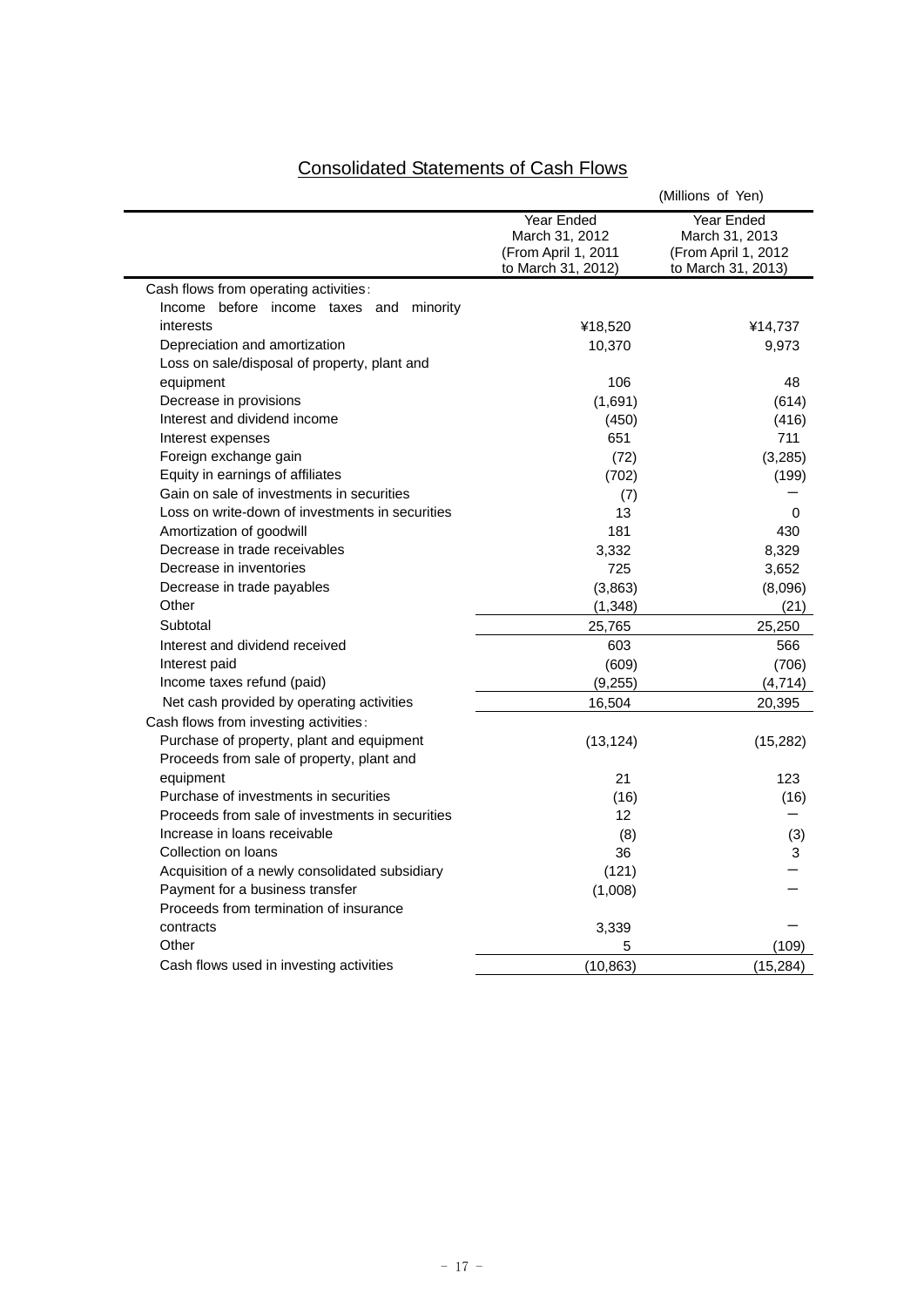|                                                  | Year Ended<br>March 31, 2012<br>(From April 1, 2011<br>to March 31, 2012) | Year Ended<br>March 31, 2013<br>(From April 1, 2012<br>to March 31, 2013) |  |
|--------------------------------------------------|---------------------------------------------------------------------------|---------------------------------------------------------------------------|--|
| Cash flows from financing activities:            |                                                                           |                                                                           |  |
| Proceeds from issuance of bonds                  | ¥10,000                                                                   | $\mathtt{*}-$                                                             |  |
| Dividends paid                                   | (2, 192)                                                                  | (2,548)                                                                   |  |
| Dividends paid to minority shareholders          | (701)                                                                     | (59)                                                                      |  |
| Purchase of treasury stocks                      | (2)                                                                       | (2, 565)                                                                  |  |
| Repayments of lease obligations                  | (166)                                                                     | (214)                                                                     |  |
| Net cash provided by (used in) financing         |                                                                           |                                                                           |  |
| activities                                       | 6,937                                                                     | (5,387)                                                                   |  |
| Foreign currency translation adjustments on cash |                                                                           |                                                                           |  |
| and cash equivalents                             | (2,164)                                                                   | 5,456                                                                     |  |
| Net increase in cash and cash equivalents        | 10,414                                                                    | 5,179                                                                     |  |
| Cash and cash equivalents, beginning of the year | 100,104                                                                   | 110,788                                                                   |  |
| Increase in cash and cash equivalents from a     |                                                                           |                                                                           |  |
| newly consolidated subsidiary                    | 270                                                                       |                                                                           |  |
| Cash and cash equivalents, end of the year       | 110,788                                                                   | 115,967                                                                   |  |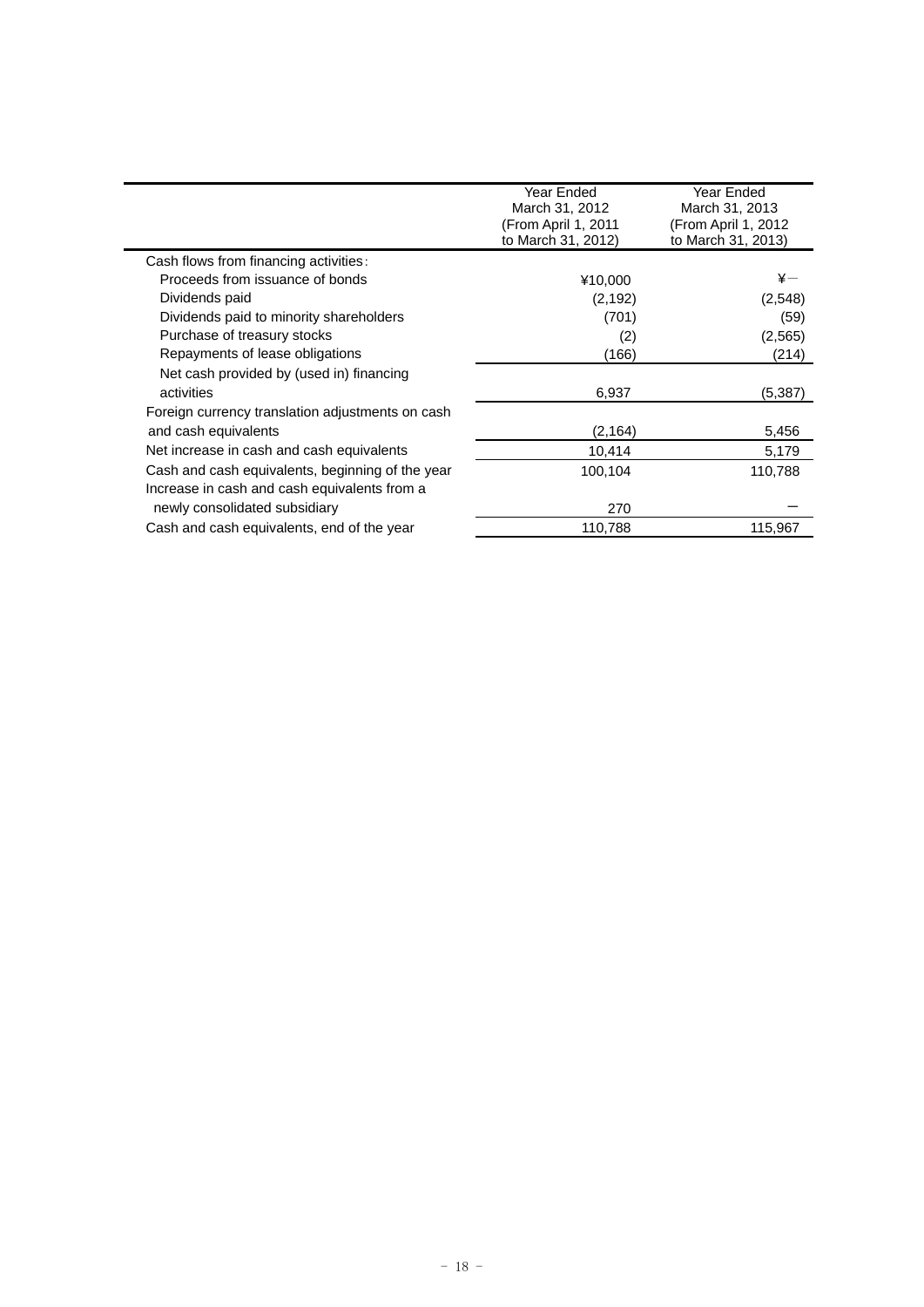## **Segment Information**

THK's reportable segments are components of THK group for which respective financial information is separately available. Operating results of each segment is reviewed periodically by the Board of Directors to determine allocation of operating resources and evaluate its performance.

THK group's main products are machinery parts such as LM (linear motion) guides and ball screws, and transportation equipment-related parts such as link balls and suspension ball joints. In each country, local subsidiaries establish its comprehensive business strategies and conduct their business activities in a similar way that THK and domestic subsidiaries do in Japan.

Therefore, the reportable segment information consists of the five geographical segments, namely; (1) Japan, (2) The Americas (the United States and other), (3) Europe (Germany, the United Kingdom, Netherlands, and other), (4) China, and (5) Other (Taiwan, Singapore, and other) based on the Group's production/sales structure.

Segment income is computed based on operating income. The reportable segment information is prepared under the same accounting policies as those used in consolidation. Inter-segment sales and transfer are stated at amounts based on their fair market values. All adjustments in the following tables are intersegment elimination on consolidation.

|                         |          |          |         |         |         |            | (Millions of Yen) |
|-------------------------|----------|----------|---------|---------|---------|------------|-------------------|
|                         |          | The      |         |         |         | Adjust     | Consoli           |
|                         | Japan    | Americas | Europe  | China   | Other   | -ments     | -dated            |
| Sales to customers      | ¥107,005 | ¥22,308  | ¥15,062 | ¥13,427 | ¥10,561 | $\ddot{x}$ | ¥168,366          |
| Inter-segment           | 32,720   | 39       | 11      | 4,241   | 323     | (37, 336)  |                   |
| Total                   | 139,726  | 22,348   | 15,074  | 17,668  | 10,885  | (37, 336)  | 168,366           |
| Operating income (loss) | 11,575   | 1,010    | (378)   | (335)   | 291     | (471)      | 11,692            |
| Assets                  | 282,065  | 36,175   | 19,176  | 47,389  | 15,585  | (107, 246) | 293,145           |
| Other items             |          |          |         |         |         |            |                   |
| Depreciation and        |          |          |         |         |         |            |                   |
| amortization            | 6,177    | 809      | 505     | 2,275   | 240     | (35)       | 9,973             |
| Amortization of         |          |          |         |         |         |            |                   |
| qoodwill                | 61       |          |         |         | 369     |            | 430               |
| Investments to          |          |          |         |         |         |            |                   |
| affiliates accounted    |          |          |         |         |         |            |                   |
| under the equity        |          |          |         |         |         |            |                   |
| method                  | 2,810    |          |         |         |         |            | 2,810             |
| Capital expenditures    | 4,383    | 2,404    | 641     | 7,414   | 334     | (972)      | 14,206            |

## **For the year ended March 31, 2013 (April 1, 2012 to March 31, 2013)**

*(Note 1) All adjustments are intercompany elimination.* 

*(Note 2) As discussed in 5. Accounting Changes, effective April 1, 2012, THK and certain domestic subsidiaries changed the depreciation methods of property, plant and equipment acquired on or after April 1, 2012 to the methods required under the revised Japanese tax laws. The effect of changing the depreciation methods was to increase operating income in Japan segment by ¥65 million.*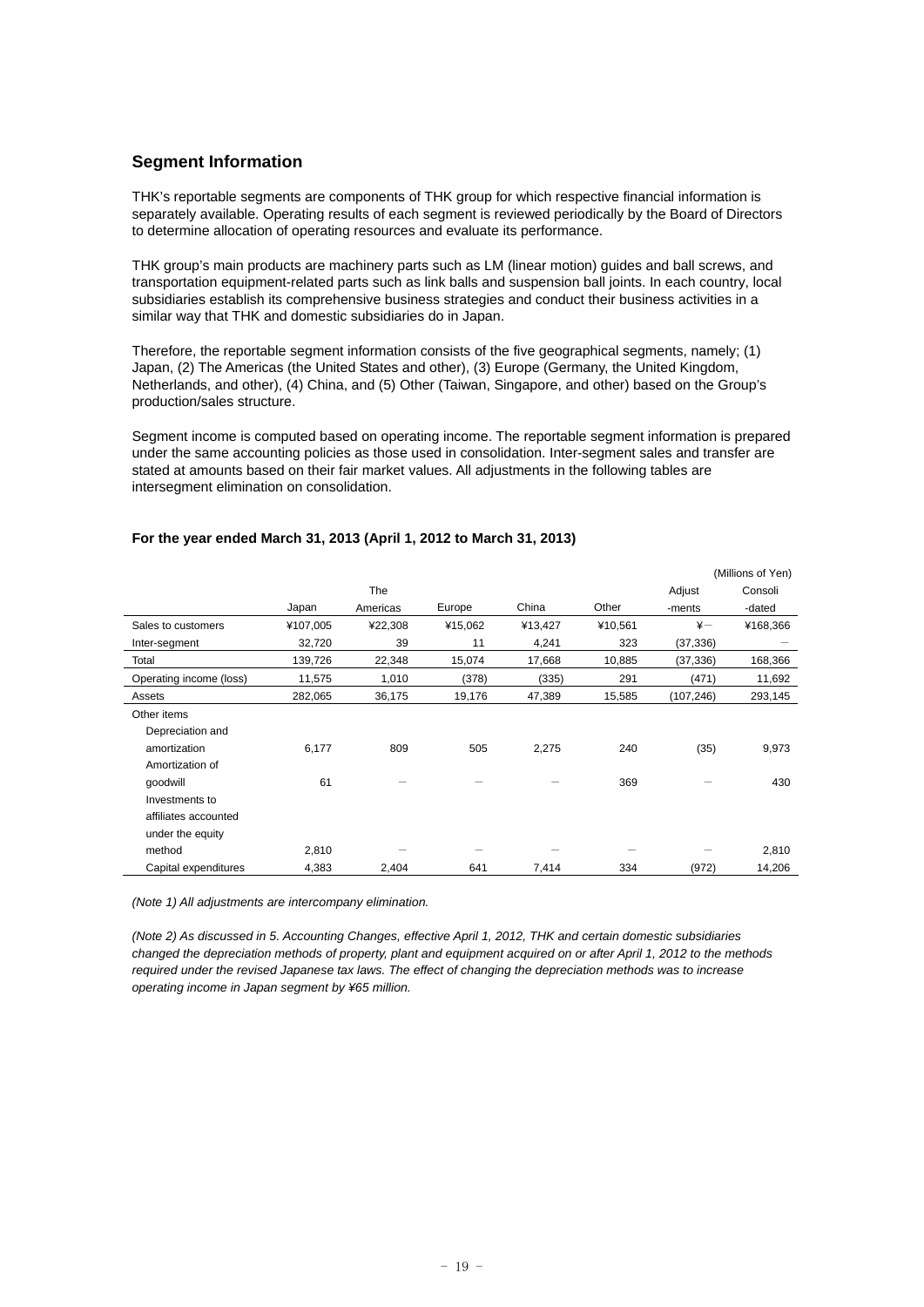|                         |          |            |         |         |         |              | (Millions of Yen) |
|-------------------------|----------|------------|---------|---------|---------|--------------|-------------------|
|                         |          | <b>The</b> |         |         |         | Adjust       | Consoli           |
|                         | Japan    | Americas   | Europe  | China   | Other   | -ments       | -dated            |
| Sales to customers      | ¥125,956 | ¥21,835    | ¥19,868 | ¥17,117 | ¥12,089 | $\ddot{x}$ - | ¥196,866          |
| Inter-segment           | 40,665   | 113        | 17      | 3,056   | 183     | (44, 036)    |                   |
| Total                   | 166,622  | 21,948     | 19,885  | 20,173  | 12,273  | (44,036)     | 196,866           |
| Operating income (loss) | 16,615   | 1,182      | (283)   | 2,596   | 503     | (867)        | 19,745            |
| Assets                  | 286,196  | 26,119     | 18,476  | 38,697  | 14,279  | (95, 436)    | 288,333           |
| Other items             |          |            |         |         |         |              |                   |
| Depreciation and        |          |            |         |         |         |              |                   |
| amortization            | 6,931    | 717        | 541     | 1,678   | 241     | 259          | 10,370            |
| Amortization of         |          |            |         |         |         |              |                   |
| qoodwill                | 45       |            |         |         | 136     |              | 181               |
| Investments to          |          |            |         |         |         |              |                   |
| affiliates accounted    |          |            |         |         |         |              |                   |
| under the equity        |          |            |         |         |         |              |                   |
| method                  | 2,176    |            |         |         |         |              | 2,176             |
| Capital expenditures    | 5,384    | 996        | 111     | 7,953   | 1,808   | (534)        | 15,720            |

## **For the year ended March 31, 2012 (April 1, 2011 to March 31, 2012)**

 *(Note) All adjustments are intercompany elimination.*